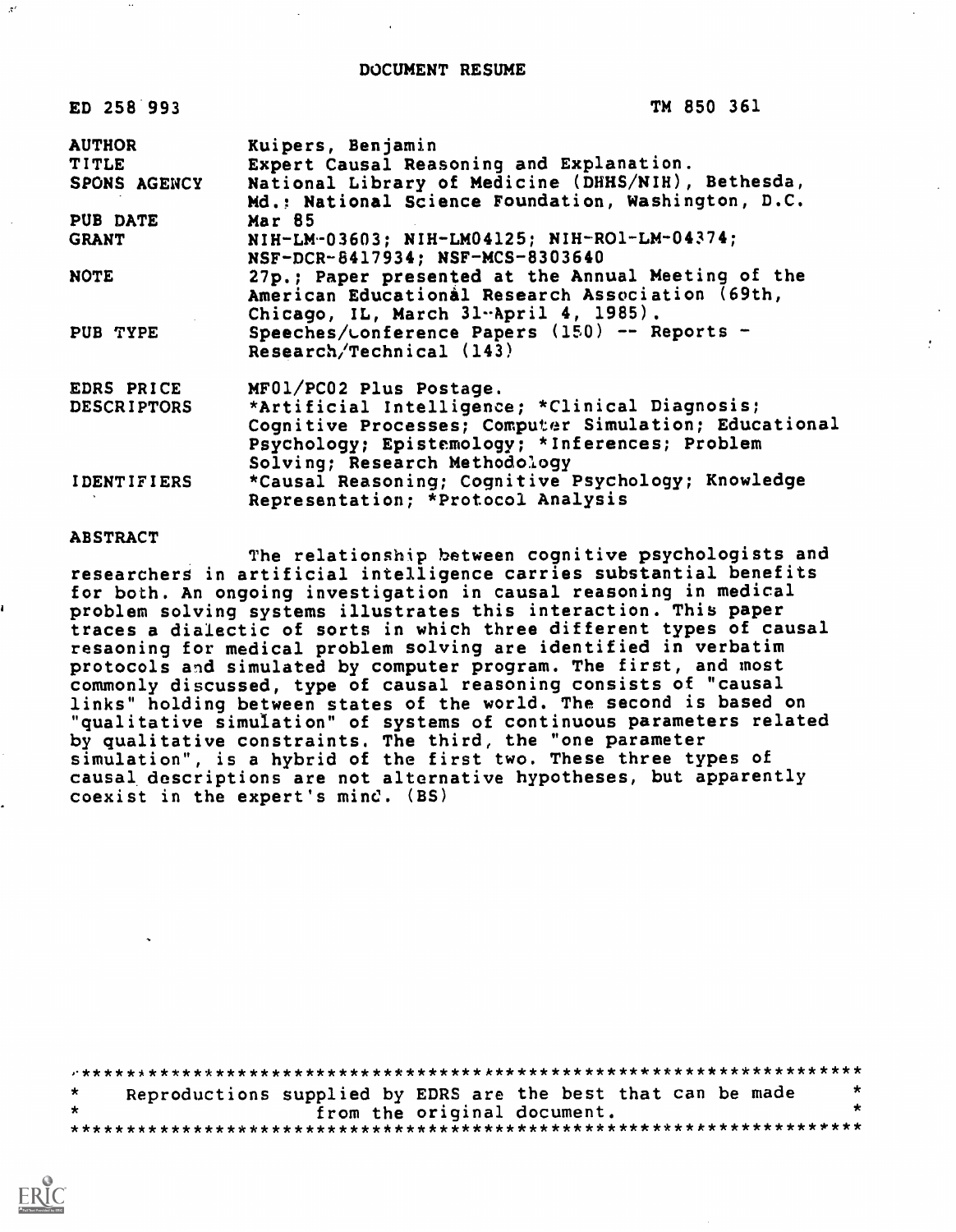## Expert Causal Reasoning and Explanation

Benjamin Kuipersi

Clinical Decision Making Group, MIT Laboratory for Computer Science Cambridge, Massachusetts 62139

March 28, 1985

U.S. DEPARTMENT Of EDUCATION NATIONAL INSTITUTE OF EDUCATION EDUCATIONAL RESOURCES INFORMATION CENTER (ERic)

1

- This document has been reproduced as received from the person or organization originating it.
- 0 Minor changes have been made to improve reproduction quality.
- **Points of view or opinions stated in this docu**ment do not necessarily represent official NIE position or policy.

"PERMISSION TO REPRODUCE THIS MATERIAL HAS BEEN GRANTED BY beniamun

Paper j.resented to the

American Edacational Research Association 1985 Annual Meeting Chicago, Illinois March 31, 1985.

TO THE EDUCATIONAL RESOURCES INFORMATION CENTER (ERIC)."

- - <sup>1</sup> This research was supported in part by the National Library of Medicine through NIH Grants LM 03603, LM 04125, and ROI LM 04374, and by the National Science Foundation through grants MCS-8303640 and DCR-8417034.

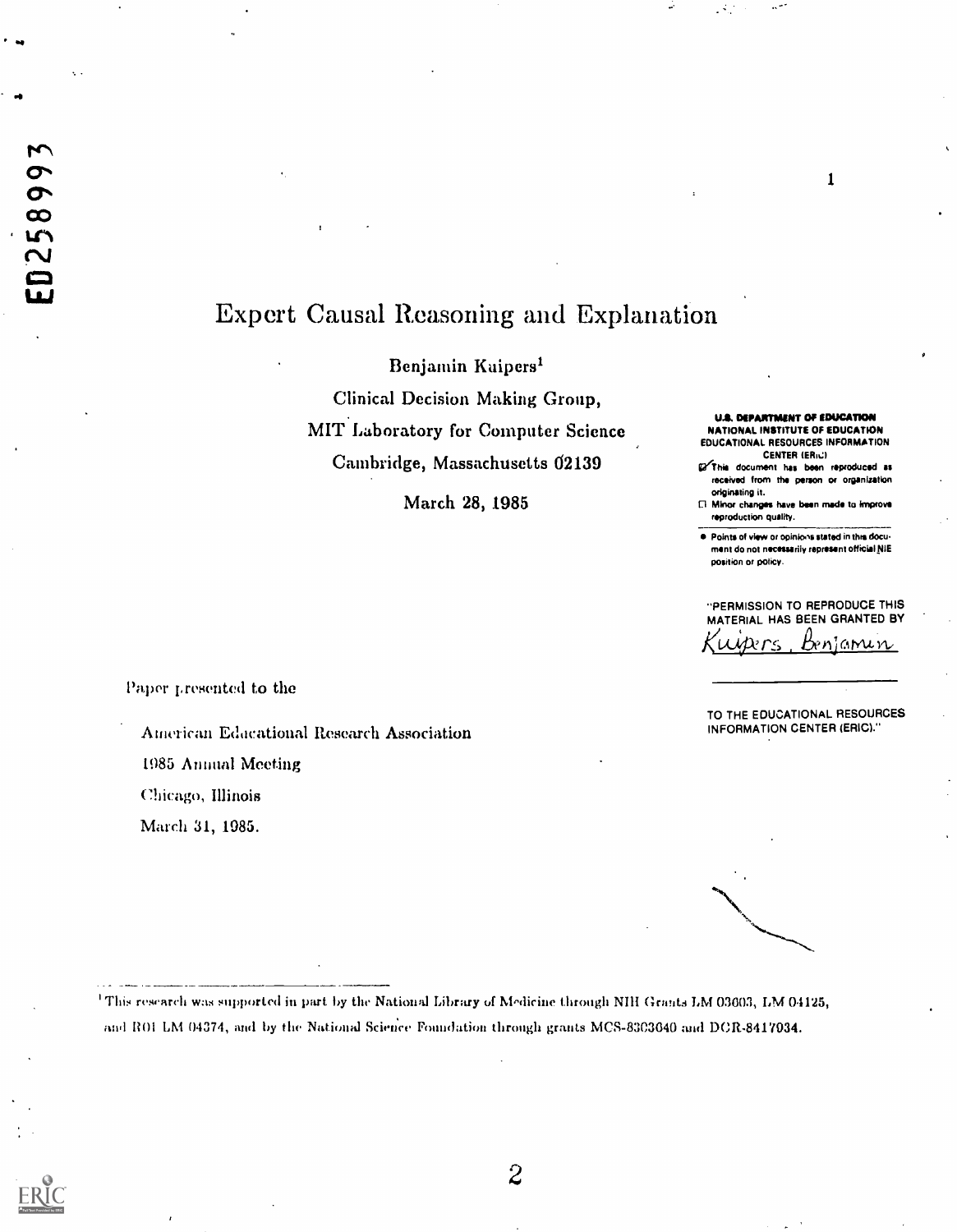#### INTRODUCTION 2  $\mathbf{I}$

Me

## <sup>1</sup> Introduction

The relationship between cognitive psychologists and researchers in artificial intelligence, although occasionally touchy, carries substantial benefits for both. The designer of expert systems frequently starts with a naive model of the type of reasoning he is attempting to implement. Careful review of the psychological literature and analysis of verbatim protocols can reveal unexpected properties of the reasoning he is investigating. In my experience studying the reasoning methods of expert physicians, careful attention to human behavior can reveal distinctions between radically different types of knowledge in what mitially appeared to be a single category. The distinct types of knowledge need distinct representations in the design of an implementable system. In addition, clues to the actual structure of the knowledge representation appear in the form of states of partial knowledge.

The cognitive psychologist can learn from the AI researcher a vocabulary of knowledge representation and inference techniques that were developed for purely engineering purposes, but can serve as elements of descriptive psychological theories. The concepts of forward and backward-chaining inference niles provide examples of this. Implementation of a cognitive theory as a computer program also provides the well-recognized advantages of enforcing a certain level of consistency and completeness, and yields a computer program whose behavior can be considered a prediction, if treated very carefully. We will look at some examples of these interactions in the context of knowledge representations for reasoning about causal relations, specifically in medical problem-solving systems.

Causal reasoning is a phenomenon that has attracted much attention recently in both the cognitive science community [Gentner & Steyens, 1983] and in the artificial intelligence/expert systems community [de Kleer, 1977; de Kleer and Brown, 1984; Forbus, 1984; Kuipers, 1984, 19851. Medical problem-solving systems such as MYCIN and Internist-I are fundamentally based on weighted associations between findings and hypotheses. In order to avoid a combinatorial

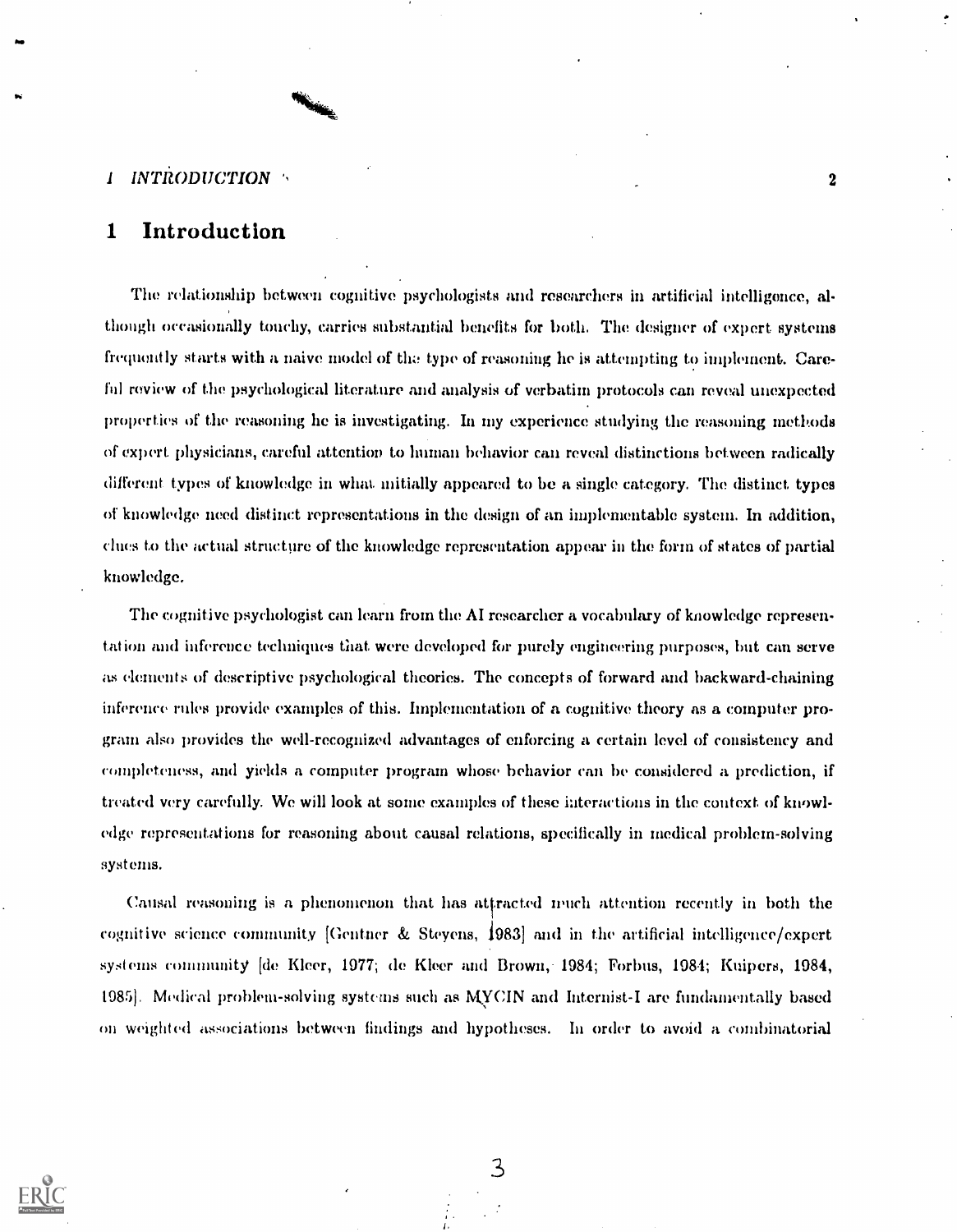## I INTRODUCTION 3

explosion, such systems typically include assumptions about the in,lependence of these associations, which leaves them unable to handle non-trivial inceractions between diseases. Causal reasoning is seen as a way to avoid some of the limitations of those systems by incorporating knowledge about how the mechanisms of the body work. A causal model of a disease process and its evolution over time provides additional constraints that allow incompatible combinations of hypotheses to be excluded, and may permit the combined effects of two diseases to be predicted.

In this paper we will trace a dialectic of sorts, in which different types of causal reasoning are identified in verbatim protocols and simulated by computer programs. The first type of causal description consists of "causal links" holding between states of the world. This type of causality is the most commonly discussed in the scientific literature in psychology, philosophy, and artificial intelligence. The second type of causal description is based on "qualitative simulation" of systems of continuous parameters related by qualitative constraints. This is a qualitative abstraction of differential equations as a description of a physical system. The third type of description, the "oneparameter simulation", is a hybrid of the first. two types. We have recently identified -xamples of this third type of causal reasoning in protocols, and are now developing specifications for a computer simulation.

These three types of causal descriptions are not alternative hypotheses, but apparently coexist in the expert's mind. Open problems include how they relate with each other, and which problems are most adequately handled by which type of knowledge. I present this discussion as an example of au on-going investigation into causal reasoning combining the points of view of the cognitive scient ist and the AI knowledge representation designer.

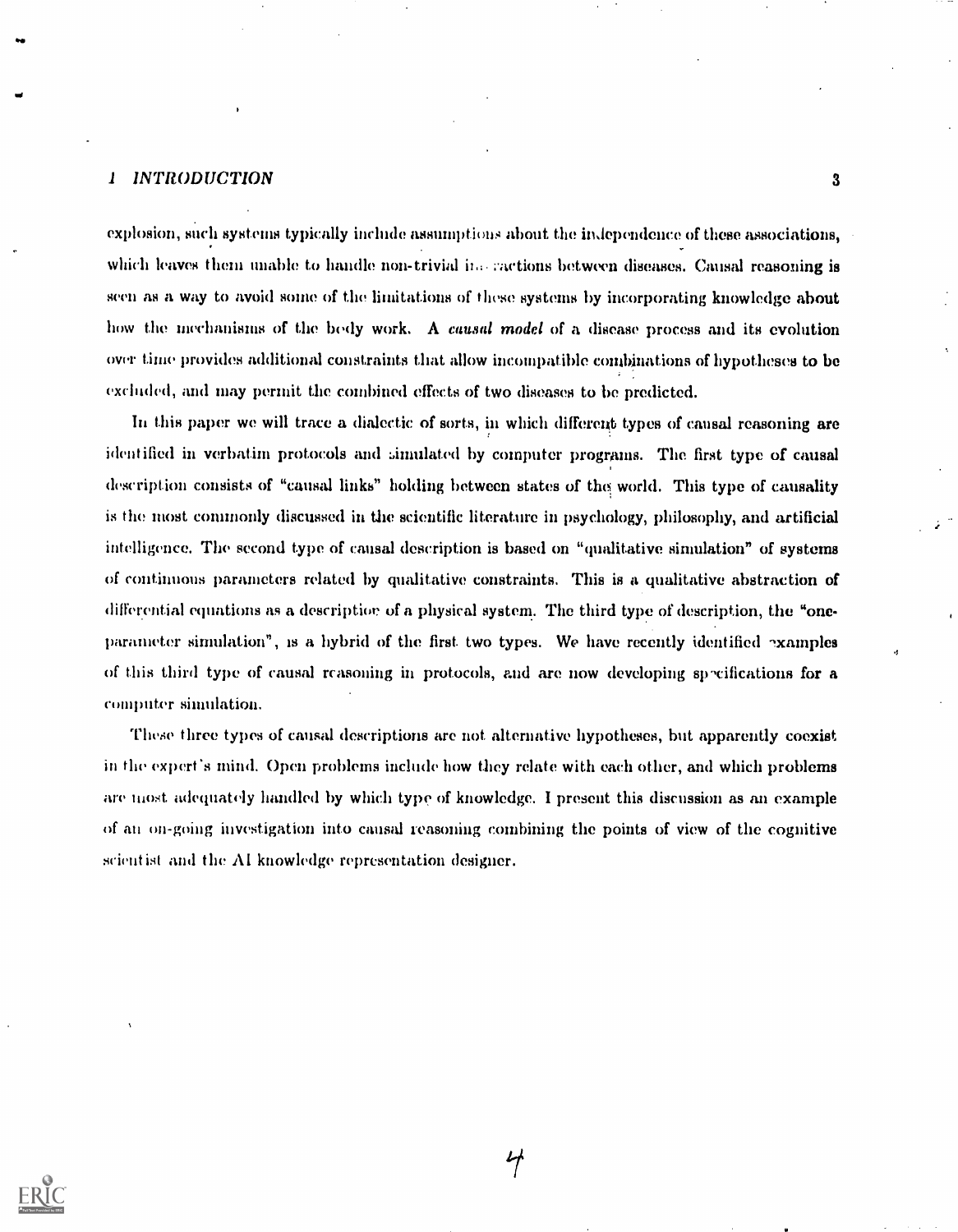## 2 . The Causal Link

The most common representation for causal reasoning is the Causal Link representation which consists of states linked by relationships labeled Causes or Caused-By. The states, strictly speaking, are descriptions of aspects of the patient's overall condition. This type of representation is useful as a completeness and coherency criterion on explanations of the patient state. Ideally, the complete description should consist of a network of states which are either caused by other states or are acceptable as primary causes. Similarly, causal links are useful for generating hypotheses by specifying the possible causes of the states currently believed true.

4

A fragment of a verbatim transcript illustrates reasoning using the causal link representation. The subject has been presented with a few observations about the patient, and is attempting to construct a coherent explanation for her condition. The underlined words arc the key phrases corresponding to the subsequent analysis.

| L014              | A: Well, they say that there's,             |
|-------------------|---------------------------------------------|
| L015              | that's she's clearly dehydrated             |
| L016              | and with postural hypotension,<br>$\bullet$ |
| L017              | and so I'd be wondering the reasons why.    |
| L018              | She apparently hasn't been eating well,     |
| L <sub>0</sub> 19 | and, and I'd be concerned of whether        |
| L020              | she's had any g.i. losses,                  |
| L <sub>021</sub>  | any vomiting,                               |
| L022              | or any diarrhea,                            |
| L023              | or any other things                         |
|                   |                                             |

L024 to cause the significant volume depletion that she seems to have.

The conceptual content of this fragment can be analyzed naturally as references to a number of state-descriptions and causal  $(\implies)$ , equivalence  $(\equiv)$ , and specialization  $(\longrightarrow)$  relations between the states.

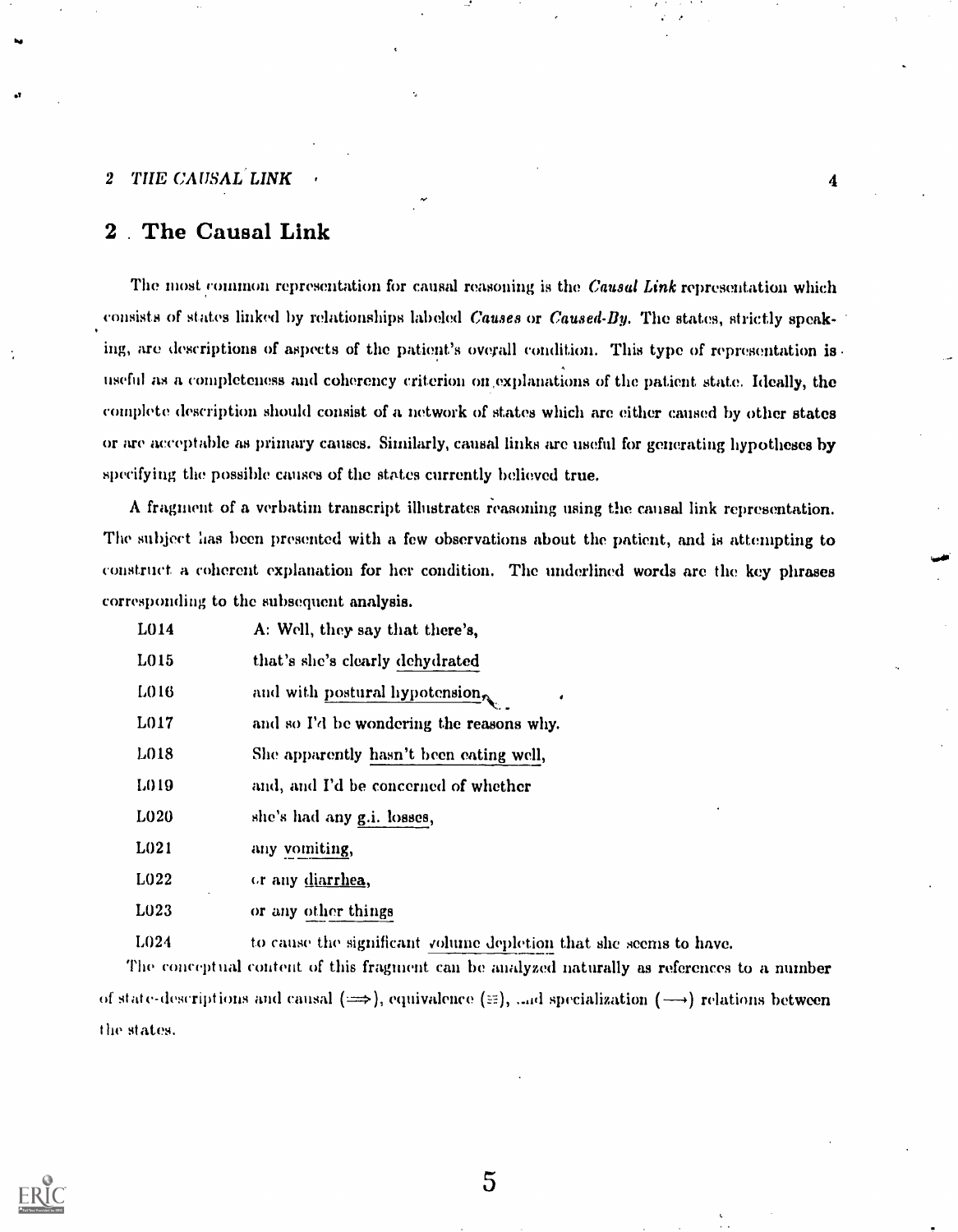ihs and the second second second second second second second second second second second second second second

| $dehydration \equiv volume\text{-}depletion$         | L015, L024  |
|------------------------------------------------------|-------------|
| volume-depletion $\implies$ postural-hypotension     | L015, L016  |
| anorexia $\Longrightarrow$ volume-depletion          | <i>L018</i> |
| gi-losses $\implies$ volume-depletion                | L020, L024  |
| gi-losses $\longrightarrow$ vomiting, diarrhea, etc. | L020-L023   |

The intermediate states, like *volume-depletion* and *gi-losses*, provide organization for the set of pessitive causes of observed findings.  $\epsilon$ 

## 2.1 AI Research on Causal Links

The classic program based on causal links among states is CASNET [Weiss, et al, 1978] which diagnoses glaucoma at an expert level of performance. In CASNET, individual pathophysiological states arc confirmed based on clinical findings of various kinds linked to them with a specified strength of association. The states are connected to each other with causal links weighted according to the frequency with which that particular causal pathway holds. A disease process corresponds to a path through the (non-cyclic) network of states. The current state of the disease process in a particular patient corresponds to partial progress along that path. The degree of belief in a particular state combines the support of direct observations for that particular state with support propagated from causally related states.

Rieger and Grinberg (1077) developed a taxonomy of different types of causal relations among nodes representing states, events, actions, and tendencies. Their representation enabled them to describe the behavior of mechanisms in terms of propagating activation of podes in the causal network. The network could often be decomposed into loosely coupled modules, but was basically "flat", in that there was no explicit separation  $\delta$ f different levels of description.

The ABEL system for acid-base and electrolyte diagnosis [Patil, 1981] provides multiple levels of state description, ranging from the clinical observation level down to a detailed description of physiological processes. The different levels allow clinical observations such as vomiting and

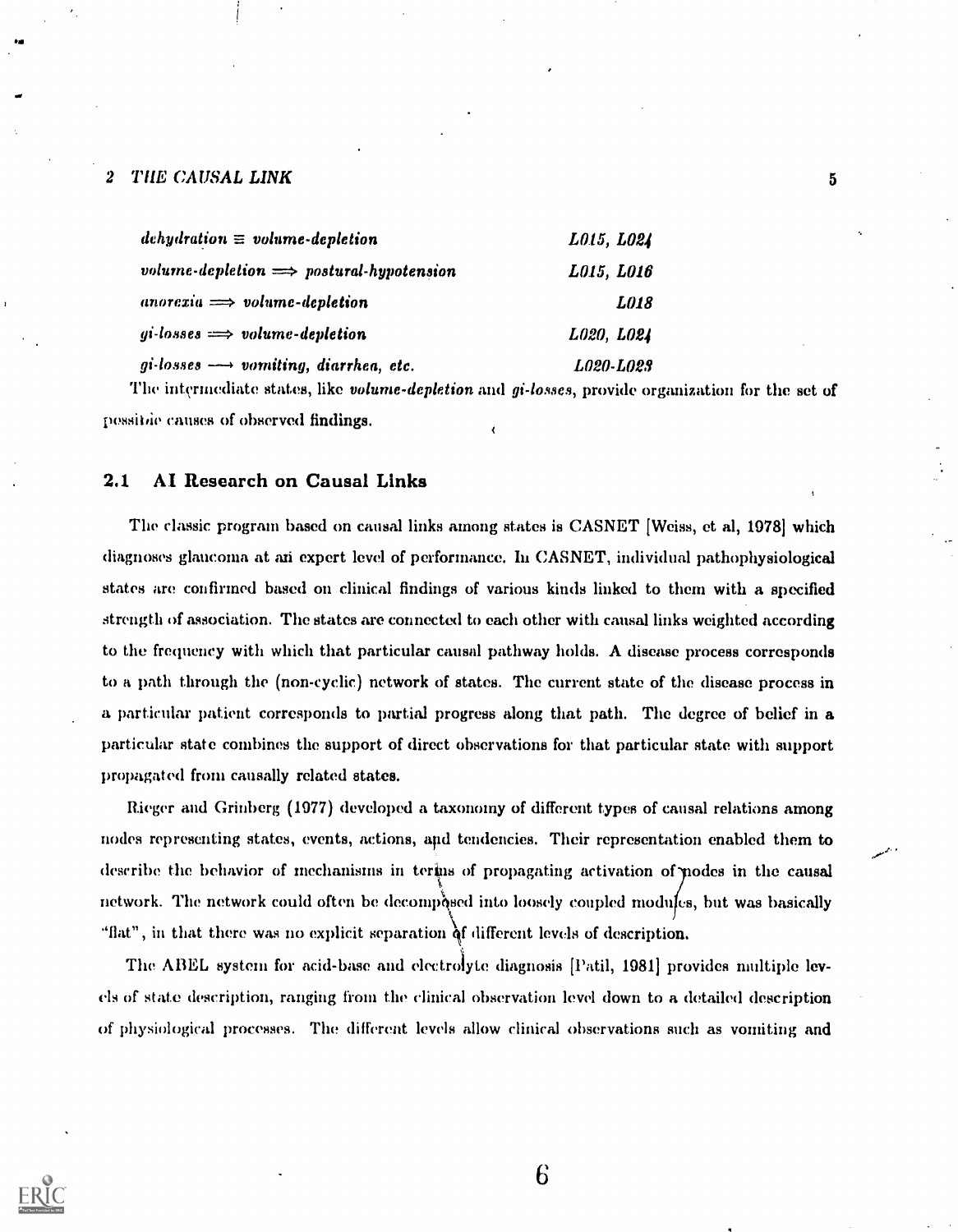dehydration to be mapped to physiological assertions such as decreased sodium or increased potassium concentrations in the blood. In ABEL, causal links are not weighted by frequency, but state descriptions have quantitative components representing the amount of the effect produced by the cause. This allows the system to reason about whether the observed causes are sufficient to account for the magnitude of the observed problem, or whether an additional factor should be sought. The ability to reason about the combination of reinforcing or compensating effects helps ABEL handle interactions among diseases.

Pople (1982) also incorporates a network of causal relations along with the taxonomic relations in his design for Cadeuceus.

## 2.2 U-Tube Example

Suppose we have two tanks of water connected by a pipe at the bottom of each. This is often described as a U-tube in elementary physics classes. The water in both tanks is at the same level, and there is no flow through the pipe.



If we suddenly add some water to tank A, there is flow through the connecting pipe until the system reaches a new equilibrium. A causal link description of this process would look something like the following.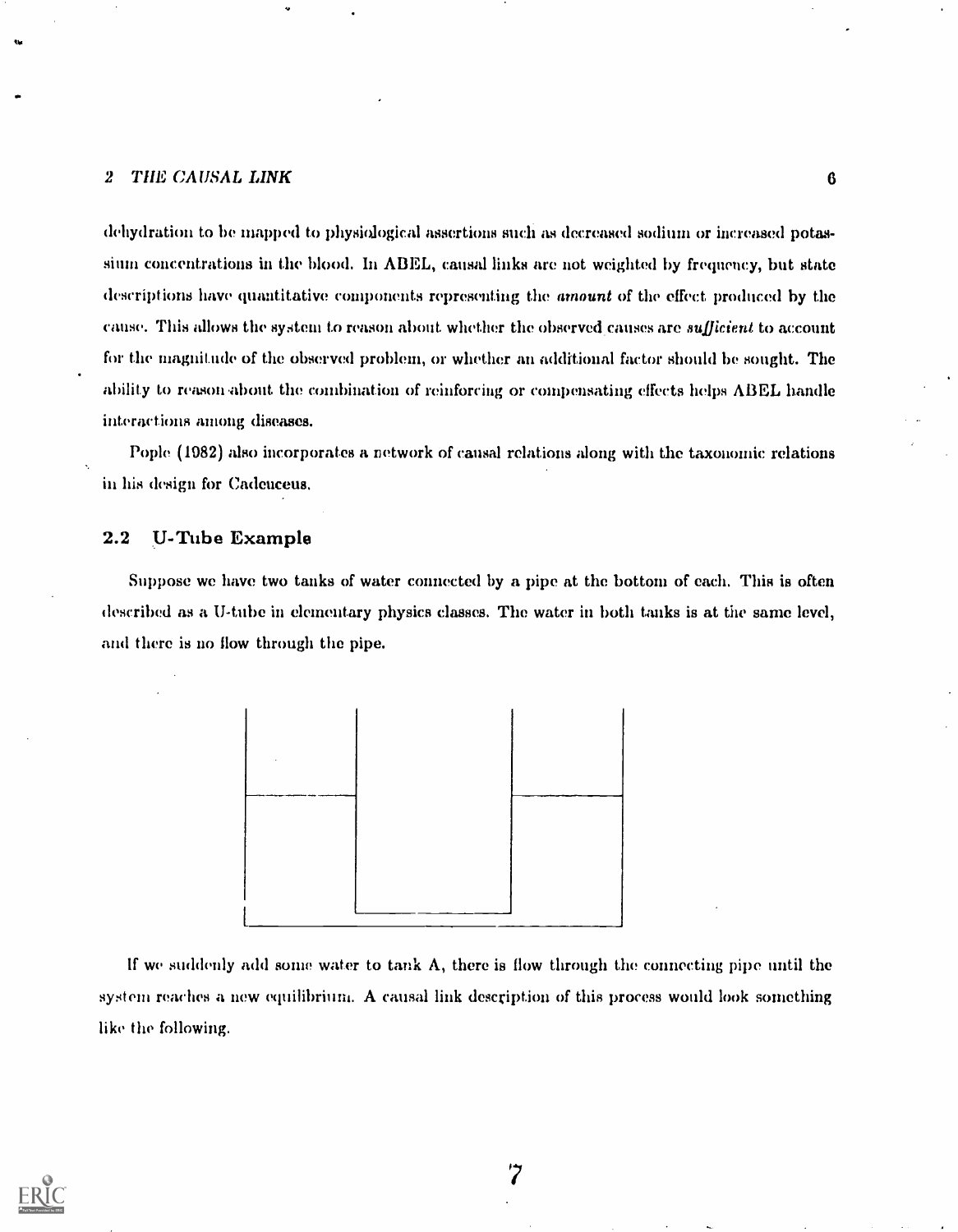$$
\uparrow level(A) \implies \uparrow pressure(A)
$$
\n
$$
\implies \uparrow \Delta P
$$
\n
$$
\implies \uparrow flow
$$
\n
$$
\implies \downarrow level(A), \uparrow level(B)
$$
\n
$$
\implies \downarrow pressure(A), \uparrow pressure(B)
$$
\n
$$
\implies \downarrow \Delta P
$$
\n
$$
\implies \downarrow flow
$$
\n
$$
\implies \downarrow low = 0
$$

Medical texts are full of similar diagrams consisting of terms connected with causal links, typically in a non-linear network. Our discussion is concerned with what formal representation these can correspond to.

## 2.3 Critique

There are several problems with the causal link representation that limit its ability to express relationships generally considered to be "causal" or to make certain pragmatically important causal inferences.

## 2.3.1 Semantics of the Causal Link

The causal chain presented above consists of terms of the form  $\uparrow X$ . Depending on the context of the particular diagram, such a term can be used to mean a variety of different things:

- $\bullet$  X is increasing (i.e. has a positive derivative),
- $\bullet$  the value of X is greater than normal,
- $\bullet$  the value of X is greater than the previous value of X we considered,



8

 $\overline{\mathbf{7}}$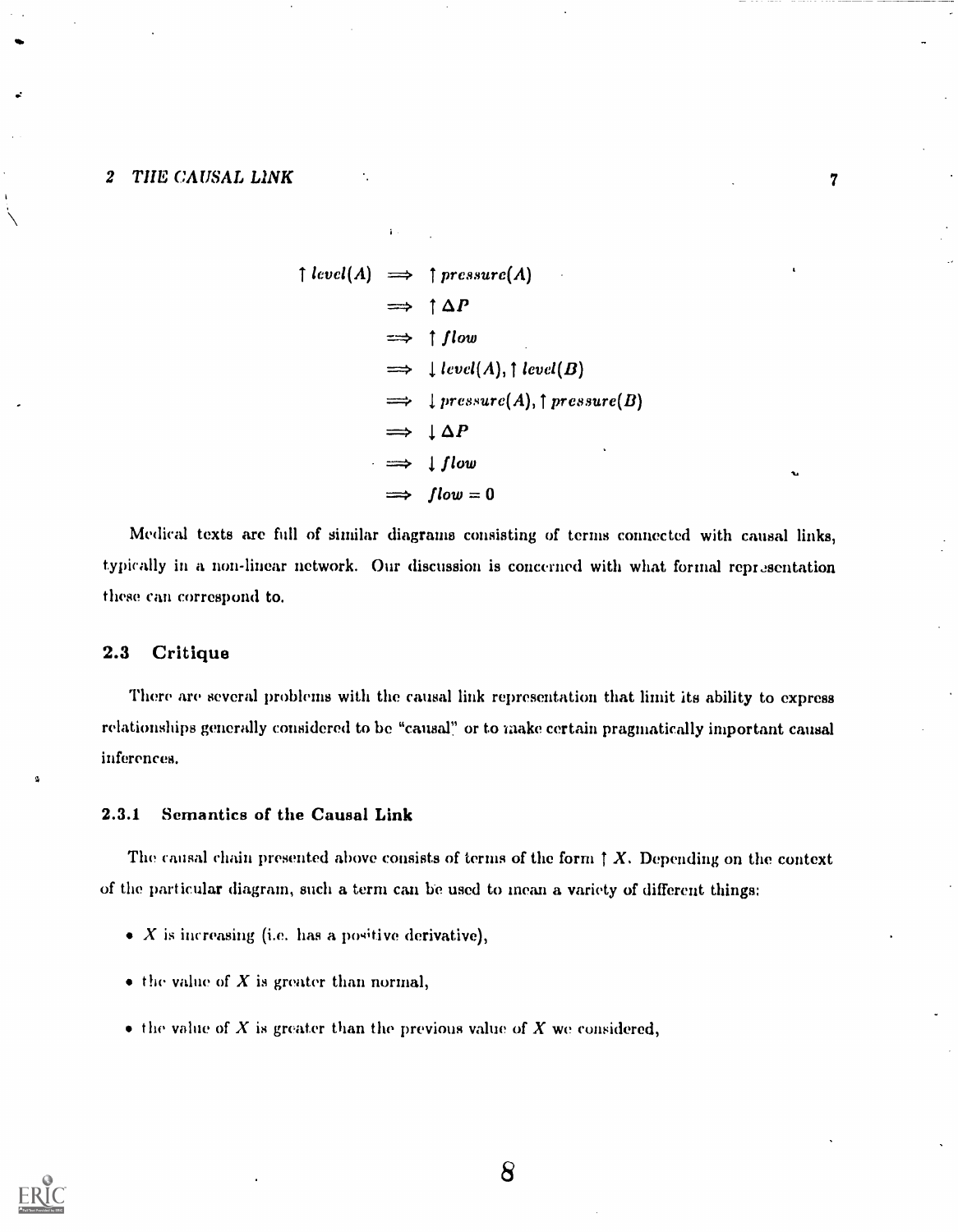$\bullet$  there is a tendency for X to increase which is combined with all other tendencies on X to determine its actual direction of change.

Similarly, on examining the causal links in the system, we see that similar links, of the form  $\uparrow X \Longrightarrow \uparrow Y$ , can be used to mean quite different things:

- $\bullet$  | flow  $\Longrightarrow$  flow = 0 takes place over an interval in time,
- $\bullet$  [ level(A)  $\Longrightarrow$  [ pressure(A) takes place within the same instant in time.

The interpretation according to which causal relations take place over a temporal interval is certainly the most common, and is necessary to avoid contradiction in equilibrimn situations like the above where  $\hat{\rho}$  level(A)  $\implies \cdots \implies \downarrow level(A)$ . However, when compared with the physical situation, some causal relations can be seen to impose an ordering on events or changes that are physically constrained to take place simultaneously, as when  $\uparrow$  temperature  $\Longrightarrow \uparrow$  pressure in a container of gas.

Treating these "causal" relationships as identical means that events that are actually simultaneous are treated as though they were spread over time. (For example, char icters on the Saturday morning cartoons frequently run off of cliffs, and yet have time for second thoughts before they start falling.) This distortion may be characteristic of at least some human reasoning, as it resembles the "Aristotelean physics" observed by McCloskey, et al (1980) in naive physics students. Thus, a psychologist interested in the cognitive development of causal reasoning might find such a collapse of distinct relations descriptively useful.

However, expert systems designers find such reasoning methods pragmatically undesirable, since they create intermediate state descriptions that are not physically realizable. It is thus difficult to validate the system's inferences or knowledge base against the scientific or technical literature in the expert domain.

The fact that the same terms are used to express importantly distinct types of assertions and relationships suggests that this type of causal description is less useful for predicting the behavior

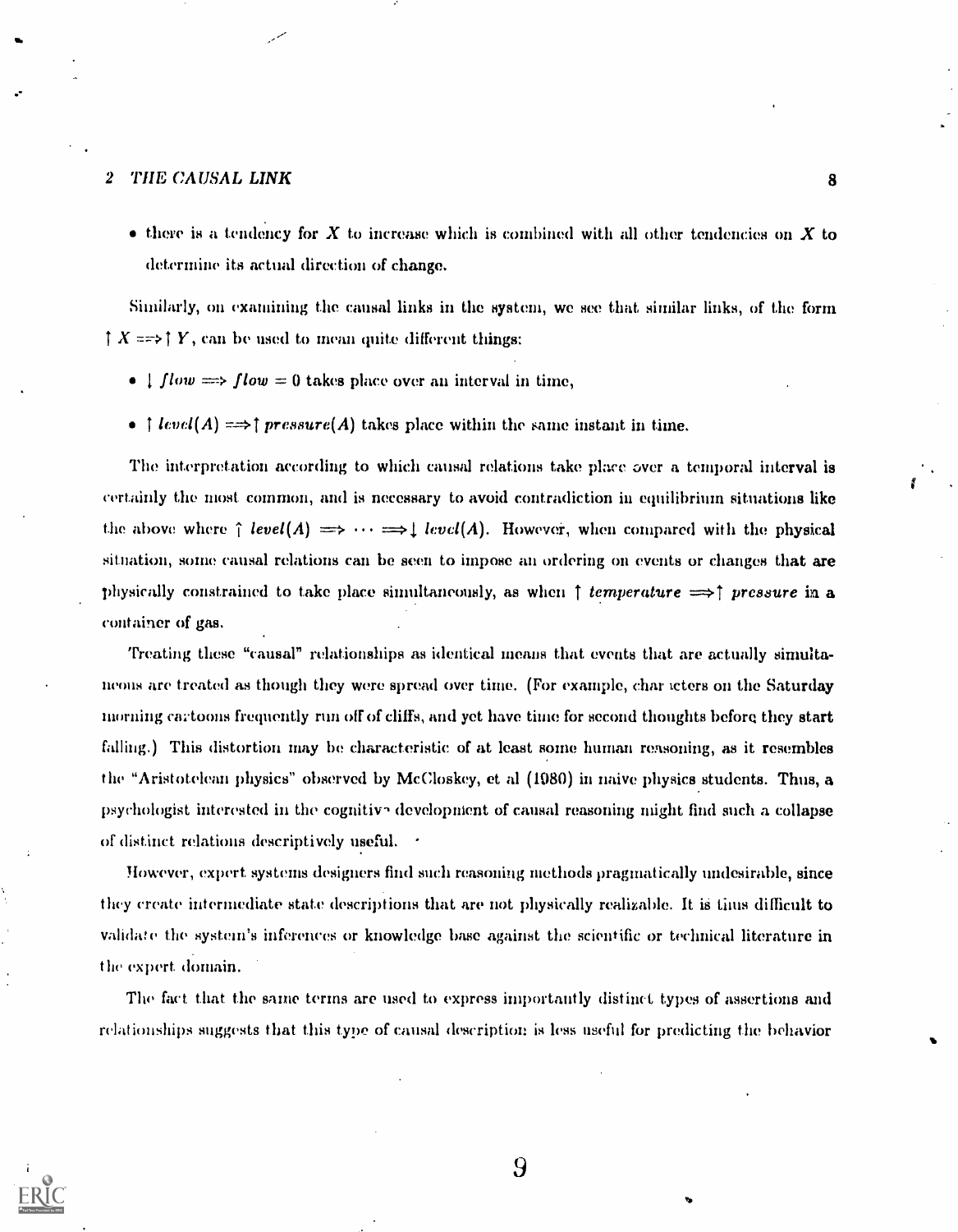of an unknown mechanism than for explanation of predictions derived in some other fashion.

## 2.3.2 Local vs Global States

Properly speaking, causal relations should hold only between global states of the world. However, as they are typically used in medical texts or causal-link-type problem-solving systems, they hold between individual attributes. For example, in a model of the nephrotic syndrome we have studied elsewhere [Kuipers and Kassirer, 1984], we saw the relation:

## decreased serum protein  $\implies$  increased interstitial fluid.

This illustrates the point of the previous section, since the Starling equilibrium mechanism requires the patient to be simultaneously in the two states, decreased serum protein and increased interstitial *fluid.* The stated relationship is only sometimes true, and can be blocked if *decreased serum sodium* is also true. A physiological mechanism depends on a richly structured set of relationships among the diffrirent attributes. In order for a causal description of a mechanism to be useful for predicting future states, it must be able to express that complex set of relationships.

#### 2.3.3 Predicting Behavior from Structure

In causal reasoning about physical mechanisms, a paradigmatic type of reasoning is predicting the behavior of a mechanism from the behavior of its parts and the relationships between them. Since the nodes of a causal network are states or events (i.e. fragments of potential behavior), there is no representation for the structure of a mechanism as distinct from its behavior. The actual behavior in response to a particular situation is some selection of nodes and links in the network. While the combinations of states that are activated under a particular set of circumstances may be novel, thew is no natural way to express the discovery of previously unsuspected states or behavior, such as the existance of an equilibrium point between two landmark values.

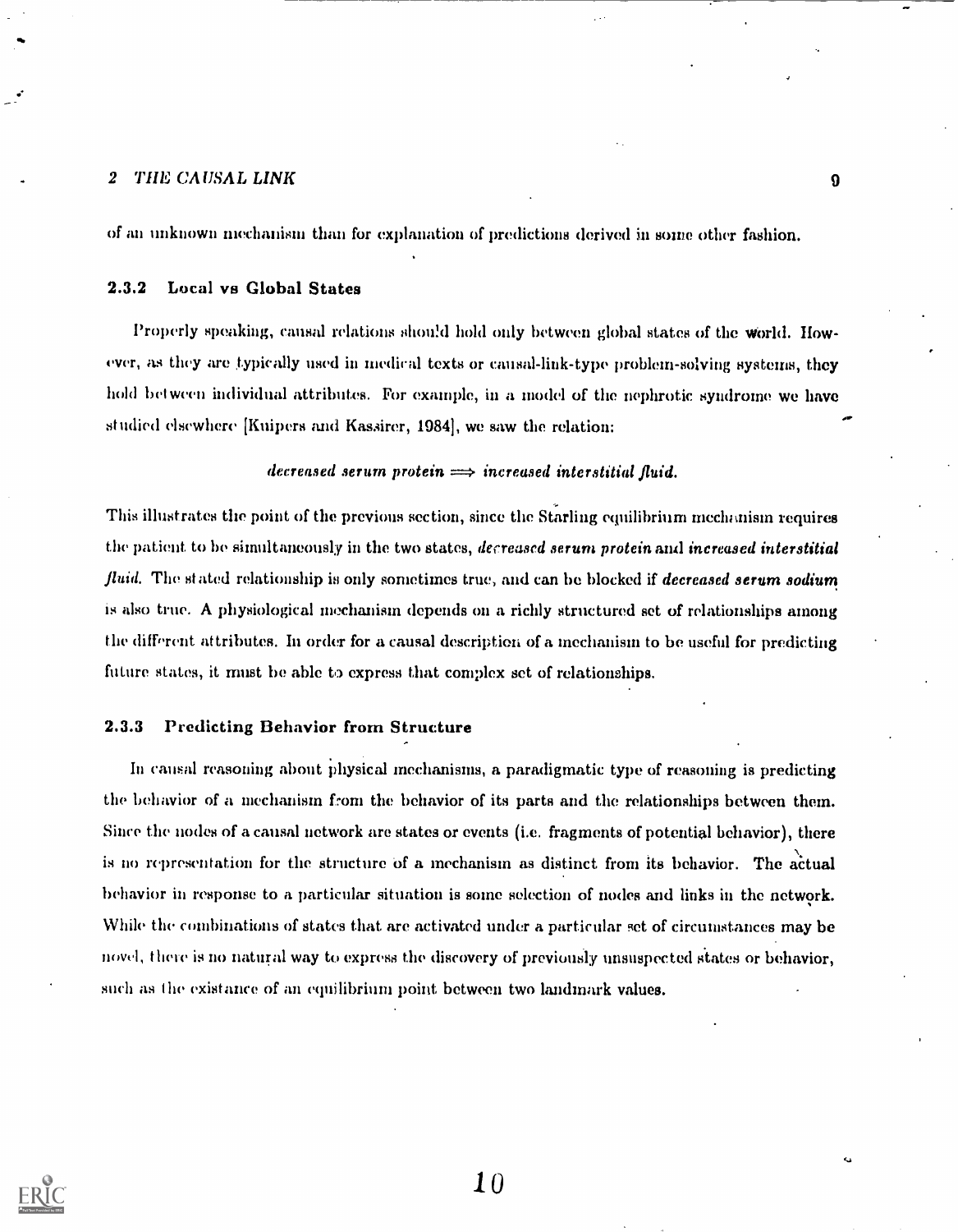## 3 Qualitative Simulation

In search of a representation for causal reasoning that would be more adequate to explain the ability of an expert to predict the behavior of a mechanism under unexpected circumstances, we [Kuipers and Kassirer, 1983, 1984] examined transcripts of causal explanations. We found evidence suggesting that she structure of a mechanism is represented separately from its behavior. This, along with a new line of AI research, led us to focus on qualitative simulation as an alternative to the causal link.

**A** and the second second

The qualitative simulation approach to causal reasoning separates the description of the *struc*ture of a mechanism from the description of its behavior. The structure of a mechanism is described in terms of continuously-variable parameters and constraints among them. Behavior is described in terms of the ordinal relations among the values of parameters and limiting landmark values, and their directions of change. The semantics of this representation can he made precise by creating a correspondence between the structural and behavioral descriptions and differential equations and the functions that satisfy them (figure 1).

The a lvantage of this approach to causal reasoning is that p -dictions of behavior can be made from the structural description. It is capable of inferring unexpected types of behavior, can create new landmark values where significant qualitative changes take place, and can handle feedback phenomena.

The following protocol fragment (analysed more completely in Kuipers and Kassirer (1984)) illustrates the difference between time-independent facts about. the structural relationships between values of two parameters (L162-178), and time-dependent behavioral facts about the events at some particular moment (L179-181).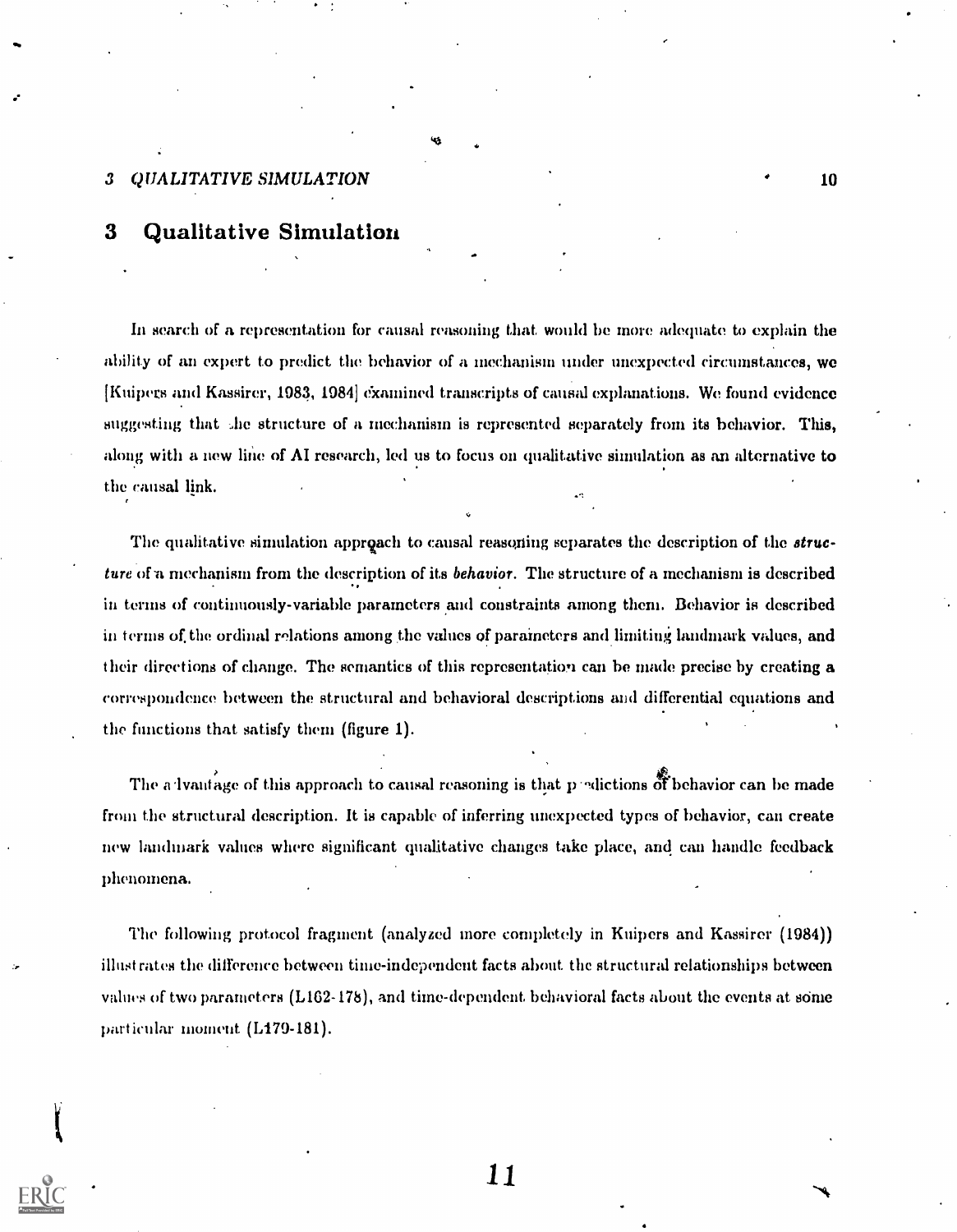11





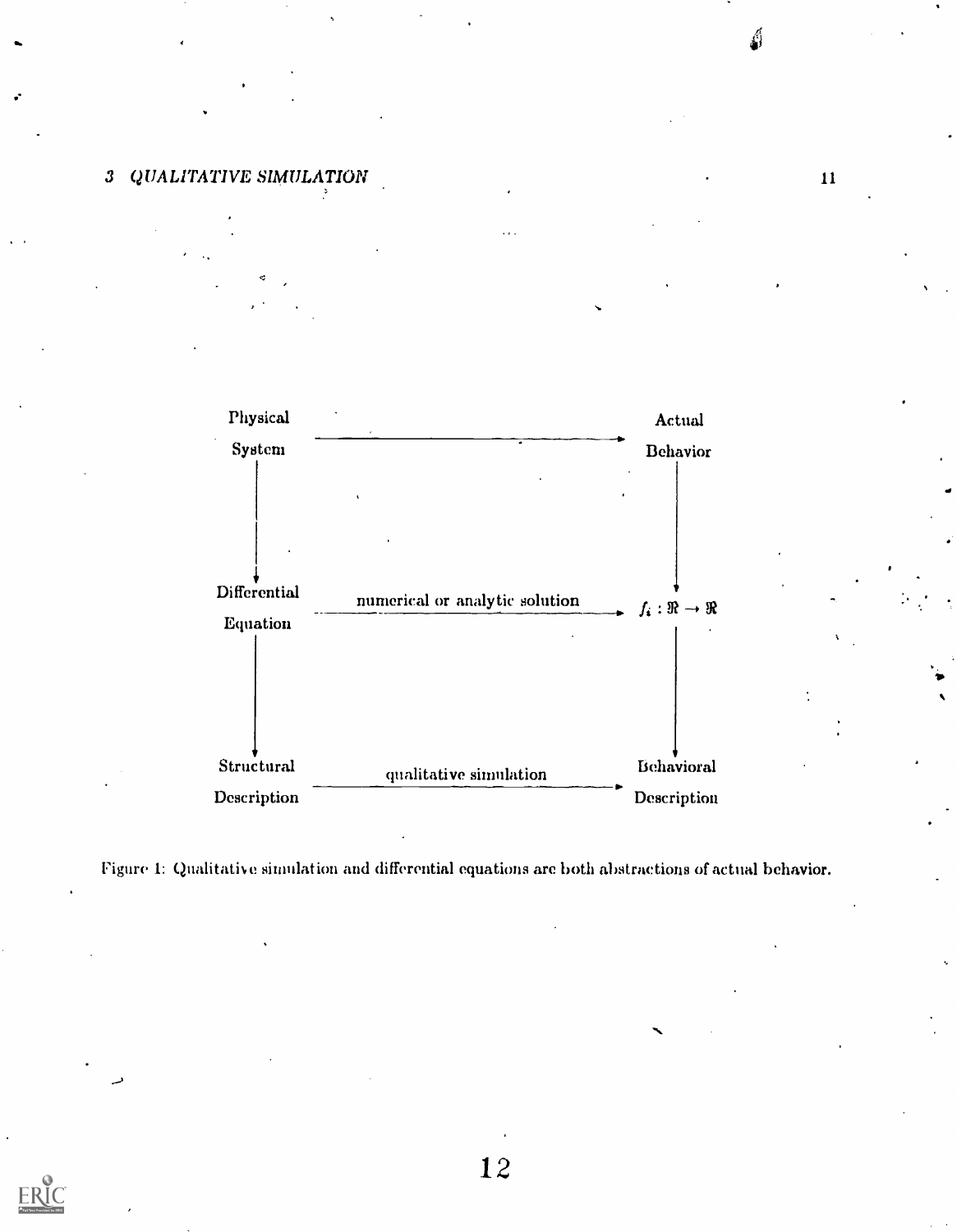## 3 QtIALITATIVE SMILATION

| L <sub>162</sub> | A: When there is a very low albumin in the serum,                          |
|------------------|----------------------------------------------------------------------------|
| L <sub>163</sub> | there are two forces which cause edema in my thinking $-$                  |
| L <sub>164</sub> | the hydrostatic and oncotic forces                                         |
| L <sub>165</sub> | and we have actually opposed forces,                                       |
| L <sub>166</sub> | forces [break] formation is secondary to                                   |
| L <sub>167</sub> | the hydrostatic force of the blood going through the capillaries           |
| L <sub>168</sub> | and causing the transudation of fluid                                      |
| L <sub>169</sub> | as well as the <u>osmotic</u> force within the final vessels,              |
| L170             | at is secondary to the proteins in the $\mu$ asma                          |
| L <sub>171</sub> | which tend to draw fluid                                                   |
| L <sub>172</sub> | from the interstitial spaces into the blood vessels                        |
| L173             | and also there is the forces in the extracellular space.                   |
| L174             | There are certain proteins which tend to pull water                        |
| L175             | out of the blood vessels                                                   |
| L176             | and there is a hydrostatic force I believe also in the interstitial spaces |
| L177             | which can counteract the force of the fluid                                |
| L178             | coming out from within the vessels                                         |
|                  |                                                                            |
| L <sub>179</sub> | and if you have a very low albumin in the serum,                           |
| L <sub>180</sub> | there will be a decreased osmotic pressure                                 |
| L <sub>181</sub> | and make it easier for the fluid to go out into the interstitial spaces.   |
|                  |                                                                            |

The analysis can be described as follows.



13

 $\sqrt{2}$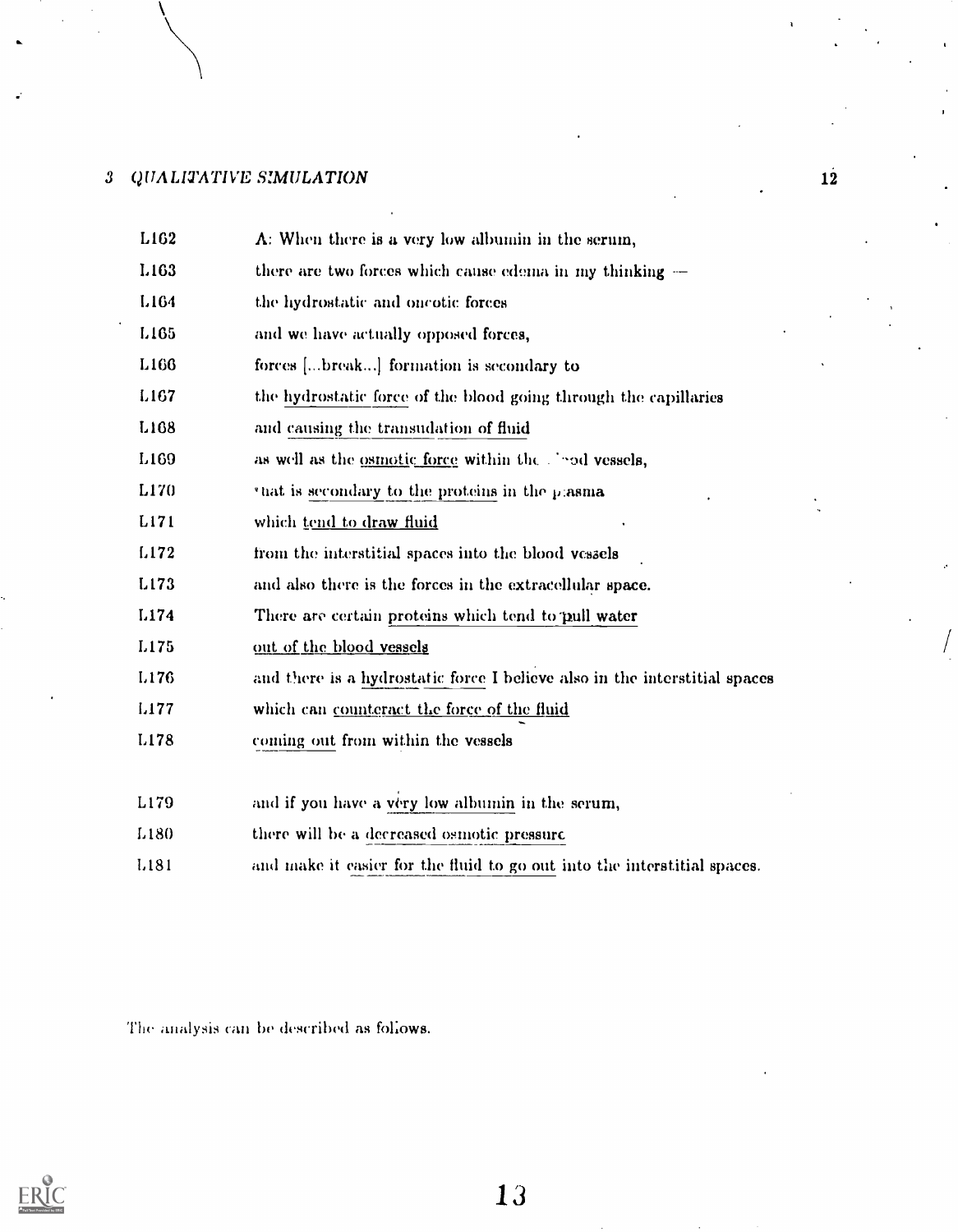| Descriptions of Structure                                                                    |                  |  |
|----------------------------------------------------------------------------------------------|------------------|--|
| hydrostatic pressure(fluid, blood $\rightarrow$ interstitial spaces)                         | <i>L167</i>      |  |
| $\Rightarrow$ flow(fluid, blood $\rightarrow$ interstitial spaces)                           | L <sub>168</sub> |  |
| concentration(protein, blood)                                                                | L170             |  |
| $\Rightarrow$ serum protein oncotic pressure(fluid, interstitial spaces $\rightarrow$ blood) | L169             |  |
| $\Rightarrow$ flow(fluid, interstitial spaces $\rightarrow$ blood)                           | L171-172         |  |
|                                                                                              |                  |  |
| <i>concentration(protein, interstitial spaces)</i>                                           | L174             |  |
| $\Rightarrow$ flow(fluid, blo d $\rightarrow$ interstitial spaces)                           | $L174 - 175$     |  |
| hydrostatic pressure(fluid, interstitial spaces $\rightarrow$ blood)                         | L176             |  |
| $\Rightarrow$ flow(fluid, interstitial spaces $\rightarrow$ blood)                           | L177-178         |  |
| Descriptions of Behavior                                                                     |                  |  |

| decreased concentration(protein, blood)                                                                | L 179       |  |
|--------------------------------------------------------------------------------------------------------|-------------|--|
| $\Rightarrow$ decreased serum protein oncotic pressure(fluid, interstitial spaces $\rightarrow$ blood) | <i>L180</i> |  |
| $\Rightarrow$ increased flow(fluid, blood $\rightarrow$ interstitial spaces)                           | L181        |  |

The detailed analysis demonstrates that there is a distinction in the representation between structural and behavioral descriptions of a mechanism. The explanation focuses on the relationships among and changes of continuous-valued parameters. And the values of those parameters are described in qualitative terms. As a psychological, theory, of course, each of these conclusions is quite tentative, and is subject to further experimental exploration and evaluation. Nonetheless, t hey served as a valuable inspiration to a new and useful knowledge representation.

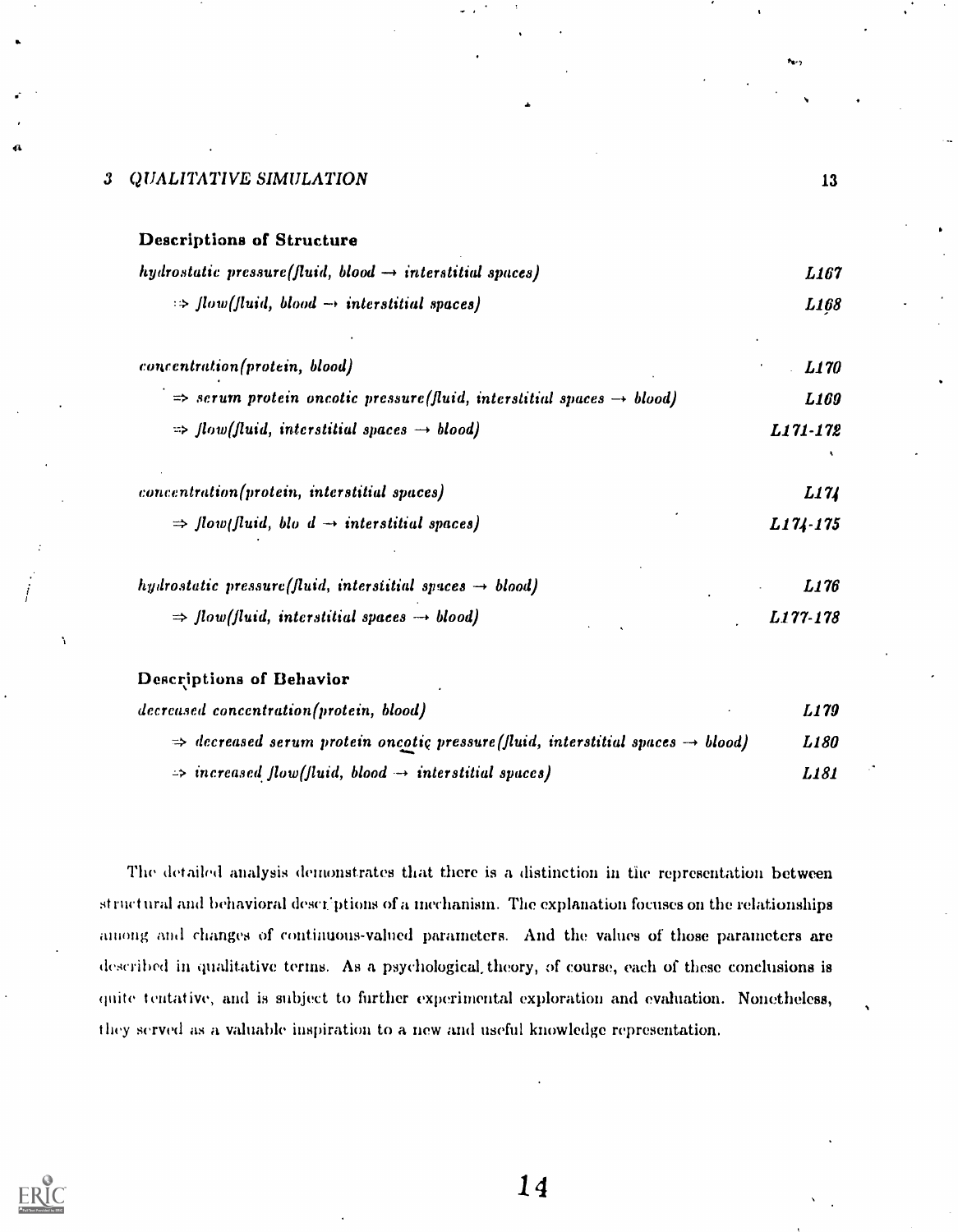## 3.1 Al Research on Qualitative Simulation

There has been a recent surge of interest in qualitative simulation in AI, with theories by de Kleer, Forbus, Kuipers, Williams and others reported in a recent special issue of the Artificial Intelligence Journal (1984). The structure of a mechanism is described qualitatively in terms of a set of continuously varying quantities, linked by constraints representing the structural relations of the mechanism. Some constraints specify familiar mathematical relationships:  $DERIV (vel, acc),$  $ADD(net, or.t. in), MULT (mass, acc, force), MINUS (fwd, rev).$  Others assert qualitatively that here is a functional relationship between two physical parameters, but only specify that the relationship is monotonically increasing or decreasing:  $M^+(price, power)$  and  $M^+(mph, mpg)$ . The value of a parameter at any point in time is describe qualitatively in terms of its ordinal relations with a set of landmark values, and its direction of change. The behavior of the mechanism is described as the sequence of qualitative states taken on by the parameters.

Differences among AI approaches to qualitative simulation include the ferm of the constraints, how the constraint sets are created, what landmarks are known, whether landmarks are lin arly ordered, whether new landmarks can be created, and the algorithm used by the reasoning process.

In all cases, the qualitative simulation algorithm derives a set of possible behaviors from the description of the structure of the mechanism. Ideally, the structural description will be well enough selected so that simulation yields a single behavior which describes the actual behavior of the mechanism, though at a more abstract level than a real-valued function. These techniques perform well at predicting the behavior of equilibrium situations under a variety of perturbing effects [Kuipers, 1984]. In more complex situations such as continuing or dissipating oscillation, it is possible for qualitative simulation to predict impossible behaviors [Kuipers 1985].

In the context of a diagnostic problem-solver it seems that the role of such a qualitative simulation is to generate the possible consequences of a hypothesized primary disease. The diagnostic system can then test whether the observed facts correspond to some possible scenario for the disease. The mechanism description both generates predictions to be tested, and elaborates a more

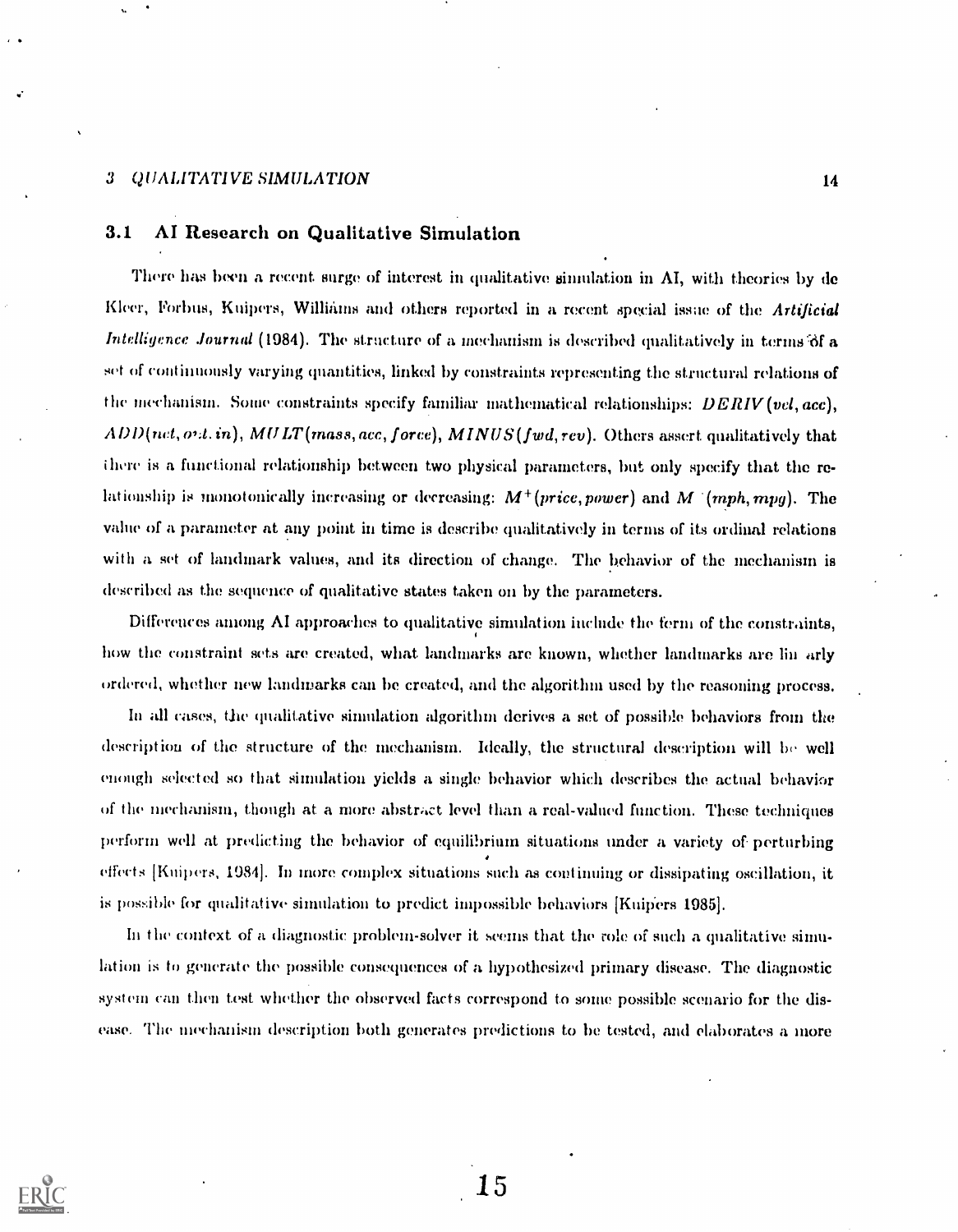

Figure 2: The Interaction between QSIM and the Evoker

detailed description of the patient state than would be possible otherwise. We are currently in the midst of creating a diagnostic program called RENAL which operates in this fashion (see figure 2), based on the interaction between a frame-based diagnostic program (the Evoker) and a qualitative simulation program (QSIM).

## 3.2 U-Tube Example

In our example of the U-tube, the structural description is stated in terms of continuous parameters for the level, Qressure, pressure-difference, and flow across the pipe. (Figure 3)

The behavioral description is constructed by finding sets of qualitative transitions for the parameters in the structure, consistent with the constraints. Figure 4 shows the qualitative behavior as a sequence of qualitative states for each parameter. A qualitative state is a pair consisting of a magnitude and a direction of change (increasing, decreasing, or steady). A magnitude is either a landmark value (e.g.  $PA*$  is the initial value of  $pressure(A)$ ) or an open interval bounded by

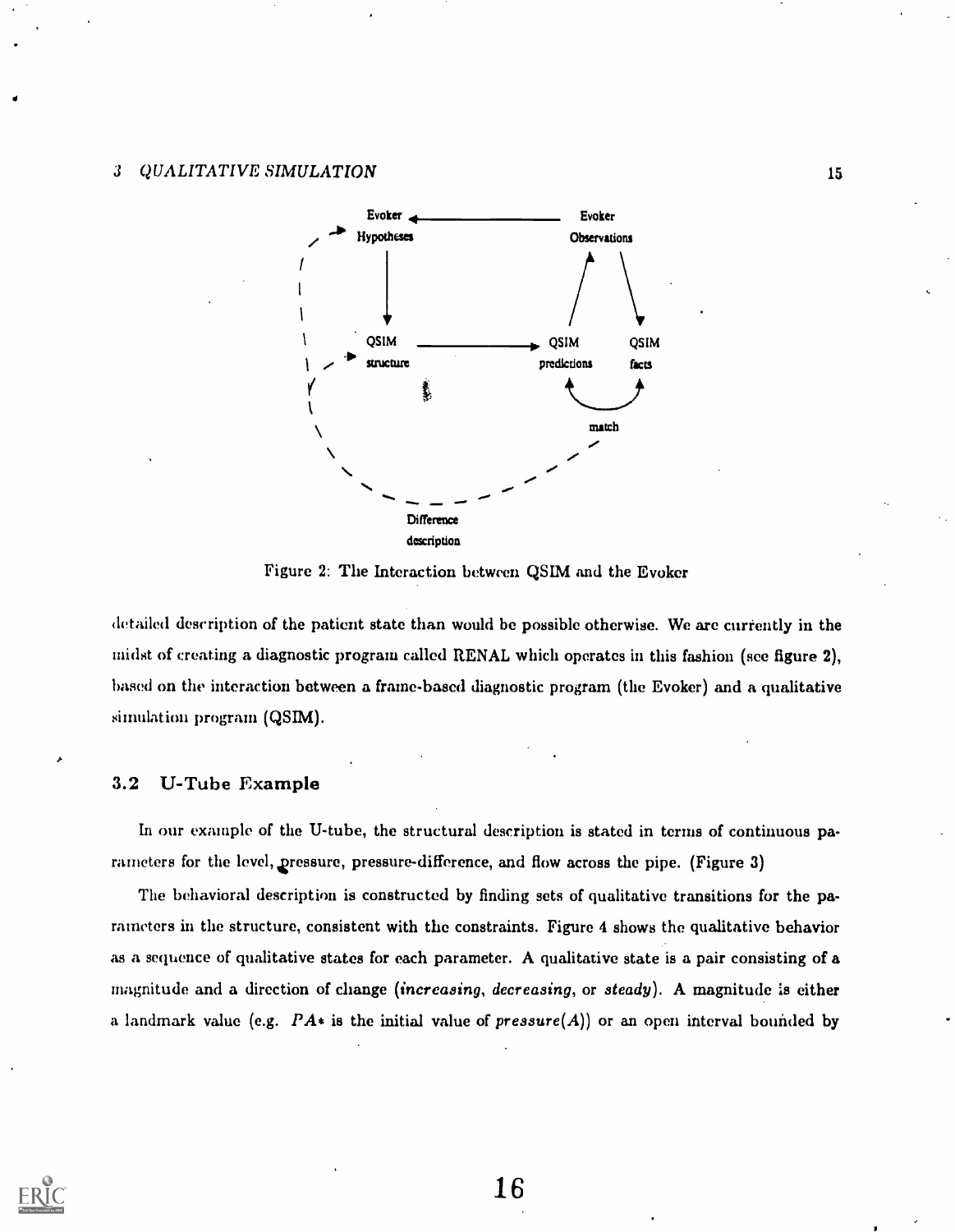

Figure 3: Structural Description of the U-Tube

landmark values (e.g.  $(PA*, \infty)$ ). In this case, there is only one consistent behavior, so we know that it represents the actual behavior of the system [Kuipers 1085].

We can also describe the behavior as a set of qualitative graphs of the individual parameters, where only the *ordinal* relationships between the values on the axes and the points plotted are significant. (Figure 5)

## 3.3 Critique

Qualitative simulation predicts the behavior of a system correctly and uniquely when given a properly structured first-order description of the system (i.e. the corresponding differential equation includes only first derivatives). Modest branching takes place corresponding to genuine alternative behaviors consistent with the given structure and initial state. Most second-order systems and poorly constructed first-order systems yield widely branching behaviors that contain too many alternatives to be useful. This could be evidence that qualitative simulation is too complex to be

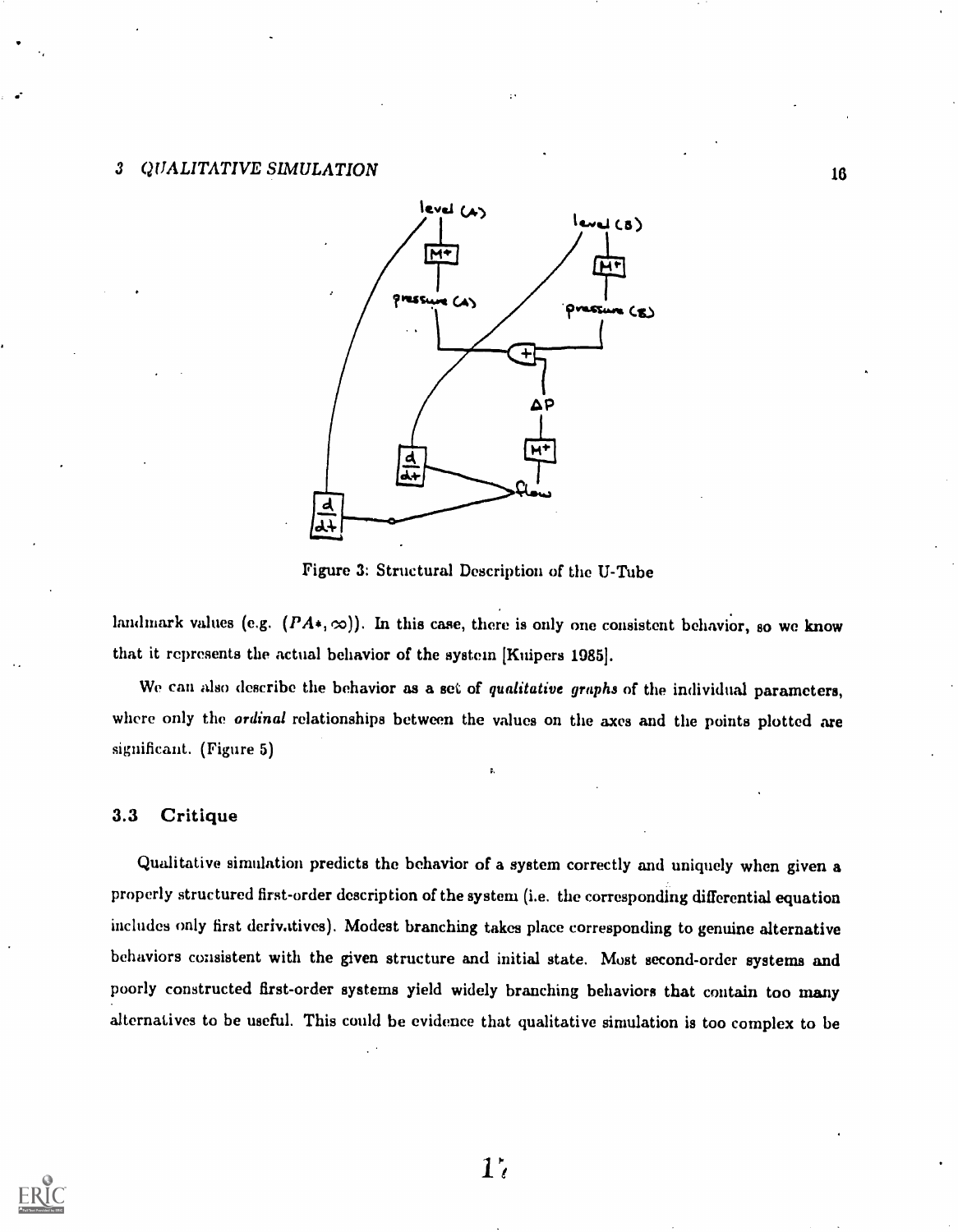| level(A)    |                                                                                                                                                               | $\langle (XA*,\infty),dec \rangle$ $P7 \rightarrow \langle (XA*,\infty),dec \rangle$ $I9 \rightarrow \langle XA1, std \rangle$ |                          |
|-------------|---------------------------------------------------------------------------------------------------------------------------------------------------------------|--------------------------------------------------------------------------------------------------------------------------------|--------------------------|
| level(B)    | $\langle XB*, inc \rangle$                                                                                                                                    | $P5 \rightarrow \langle (XB*, \infty), inc \rangle$ $I8 \rightarrow \langle XB1, std \rangle$                                  |                          |
|             | $prasure(A) \quad \langle (PA*, \infty), dec \rangle \quad P7 \rightarrow \langle (PA*, \infty), dec \rangle \quad I9 \rightarrow \langle (PA1, std) \rangle$ |                                                                                                                                |                          |
| pressure(B) |                                                                                                                                                               | $\langle PB*, inc \rangle$ $P5 \rightarrow \langle (PB*, \infty), inc \rangle$ $B \rightarrow \langle PB1, std \rangle$        |                          |
| $\Delta P$  | $\langle (0, \infty), dec \rangle$                                                                                                                            | $P7 \rightarrow (\langle 0, \infty), dec \rangle$ $I5 \rightarrow$                                                             | (0, std)                 |
| flow        |                                                                                                                                                               | $\langle (0, \infty), dec \rangle$ $P7 \rightarrow \langle (0, \infty), dec \rangle$ $I5 \rightarrow$                          | $\langle 0, std \rangle$ |





Figure 5: Behavior of the U -Tube: Qualitative Graphs

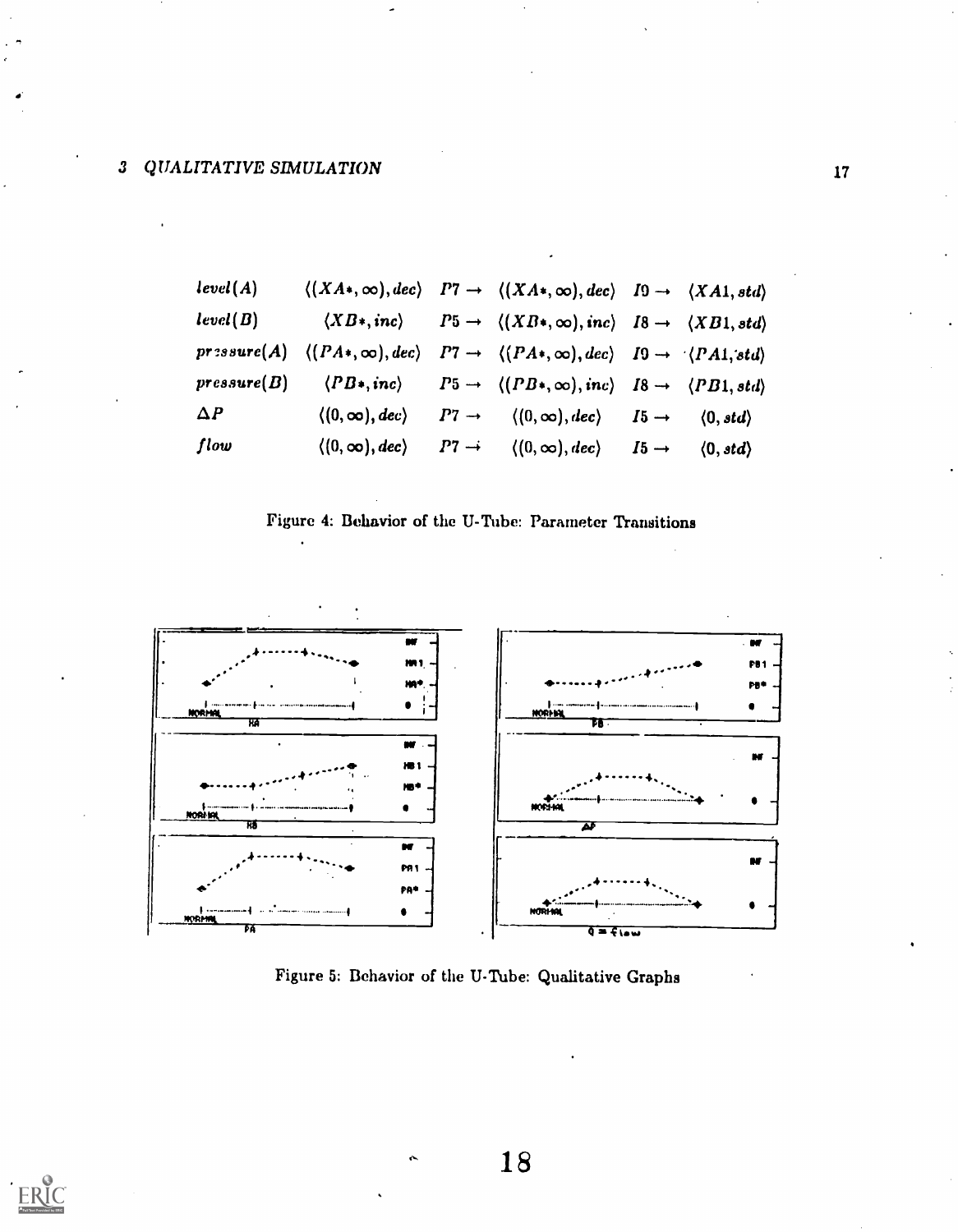a realistic model of human causal reasoning. On the other hand, it is consistent with the plausible hypothesis that people can only use qualitative simulation on first-order models of mechanisms, and even then, only when their model of the structure has been debugged through training and experience.

Evidence from verbatim protocols suggested certain features of the knowledge representation that led to the development of qualitative simulation algorithms. TIowever, the protocols do not contain clear references to all of the stages of those algorithms. There are several possible explanat ions, which require further empirical work to be distinguished.

- Only the initial propagation of information to create a complete initial state description is accessible to verbal explanation; the actual simulation takes place "automatically" and unconsciously.
- Propagation of the initial state description, simulation of subsequent states, and the description of the final state are all accessible to verbal explanation, but these very different compiltational processes are verbalized with similar constructions, making the correspondence difficult to determine.
- $\bullet$  Qualitative simulation is only done at "learning time", and a generic behavior is retrieved to fit part icular problems. An explanation selects which features of the stored information to verbalize, but has no correspondence to a trace of the computation.
- $\bullet$  Qualitative simulation is a mathematical construct with a general resemblance to human causal reasoning, but does not, in fact, correspond to any cognitive process.

hi the next section, I explore an alternative type of causal reasoning that combines some of the desirable features of the causal link model and the qualitative simulation model.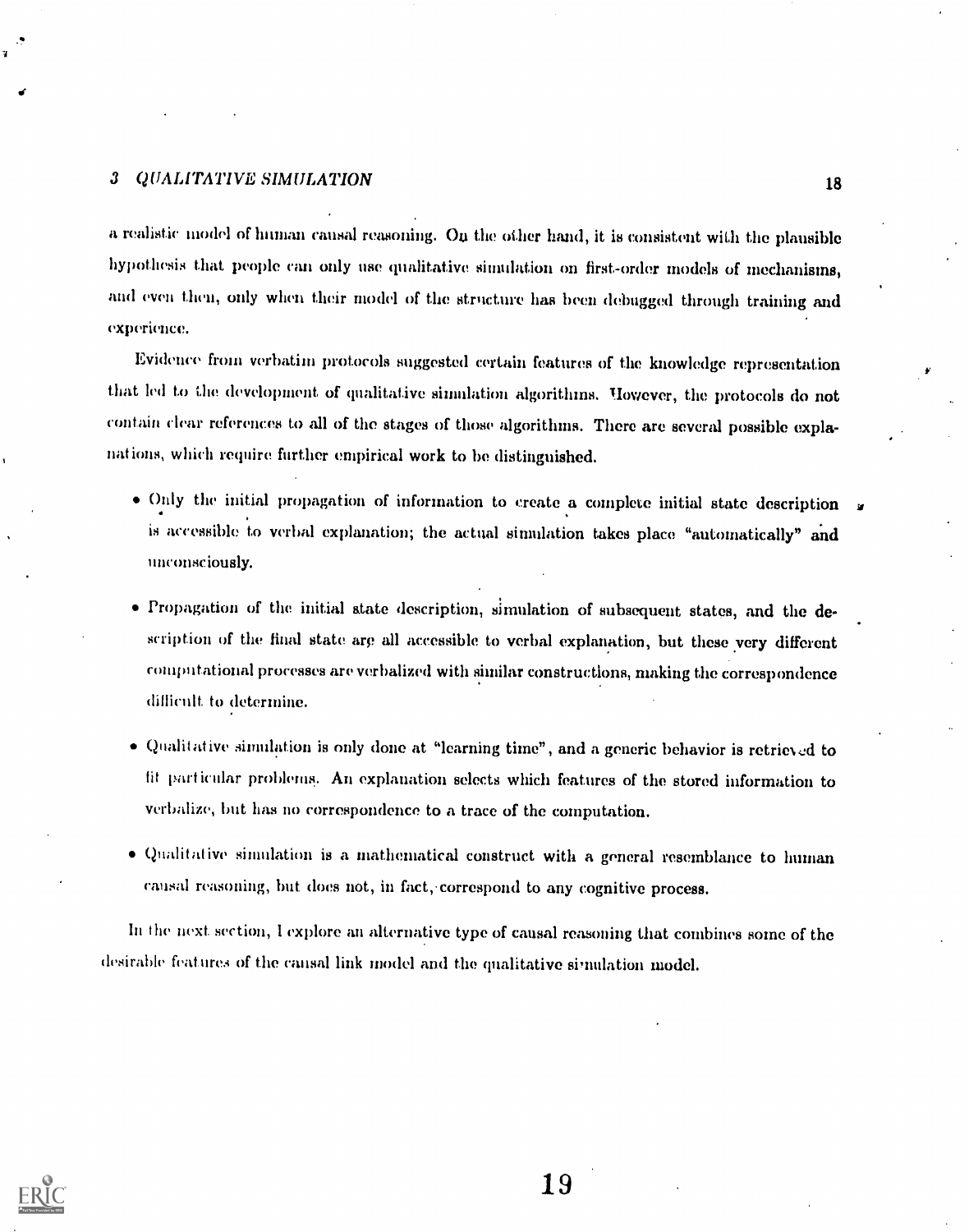## 4 ONE-PARAMETER SIMULATION

 $\phi = \frac{1}{2\pi}$  , and

## 4 One-Parameter Simulation

Qualitative reasoning systems have generally been oriented toward complete descriptions of complex systems with subtle behavior. In such cases, a complex qualitative simulation algorithm is necessary in order to ferive adequate results from the given problem statement. However, protocol analysis often reveals a simpler usage, focusing on the behavior of a single parameter as it moves to and past various landmark values.

Although the mechanism being simulated consists of a single parameter, and is thus much simpler than in the qualitative simulation case, the inference process may still involve sophisticated reasoning methods. In the fragment below, there are implicit references to a "health status" parameter that can be either stable or deteriorating, and to an unspecified future event, presumably when the patient reaches a point of no return, before which action is required.

| L043             | When I'm told that there is no improvement,              |
|------------------|----------------------------------------------------------|
| L044             | and when someone remains stable for forty eight hours,   |
| L045             | I think you're in a position                             |
| L046             | where you can buy a little bit more time.                |
| L <sub>047</sub> | If there's deterioration,                                |
| L048             | which I'm not told,                                      |
| L049             | then I'd feel a little more strongly about moving ahead. |

In order to capture the content of this fragment, the causal reasoner must be able to express alternate hypothetical worlds, the qualitative magnitude and direction of change of continuous parameters, the magnitudes of time-intervals as well as physical parameters, and the comparison of magnitudes across hypotheses.

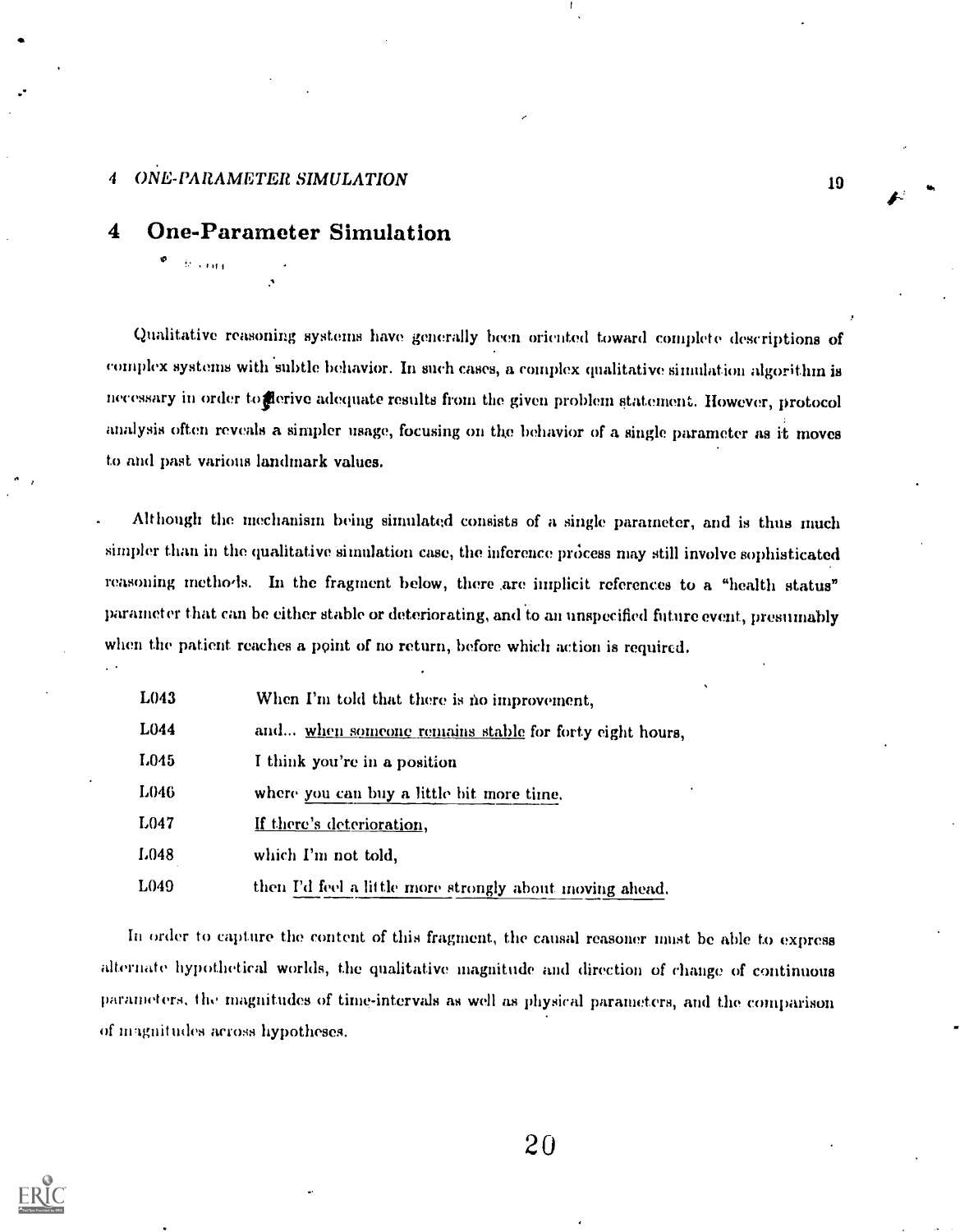## <sup>4</sup> ()NE .PARAMETER SIMULATION 20

| Actual(Now)                                                                | <i>LO44</i>     |           |
|----------------------------------------------------------------------------|-----------------|-----------|
| $Health-Status(Patient, Now) = \langle poor, stable \rangle$               | L043-L044       | $\cdot$   |
| <b>Hypothetical</b> (Now2)                                                 | L048            | $\bullet$ |
| $Health\cdot Status/Pattern, Now 2) = \langle poor, deteriorating \rangle$ | L047            |           |
| $Event = last opportunity for treatment$                                   | implicit        |           |
| $Time\text{-}Interval (Now2, Event) < Time\text{-}Interval (Now, Event)$   | L045-L046, L049 |           |

This comparison between two hypothetical situations for a single patient is generalized and abstracted to a monotonic relationship between health status and urgency of treatment. In the following fragment from the same protocol, this consideration is tied to the selection of an invasive test.

| L070 | What I use to decide which to go to is really |
|------|-----------------------------------------------|
| L071 | partly, how sick the patient is.              |
| L072 | 'Cause I actually think                       |
| L073 |                                               |
| L074 | (the) more likely I am                        |
| L075 | to go to an open lung biopsy.                 |

## $M^+$  (Health-Status(Patient,Now), Time-Interval(Now,Event))  $L072$ -1078

M (Time-Interval(Now, Event), Preference(Open-Lung-Biopsy, Bronchoscopy)) L074-L075 In the one-parameter simulation, rather than using a network of constraints on a set of simultaneously ci anging parameters to determine which of many possible combinations of behaviors are consistent, simulation projects the possible futures of a single driving parameter. The remaining features of the current state description can then be inferred, if needed, from the qualitative value of the driving parameter. Prediction of the next state is done by mov:ng the driving parameter in its direction of change and checking for the consistency of the resulting state. As we see in the above protocol fragment, a particularly useful application of this reasoning method might be to perform the same simulation in slightly varying contexts to determine an abstract relationship.

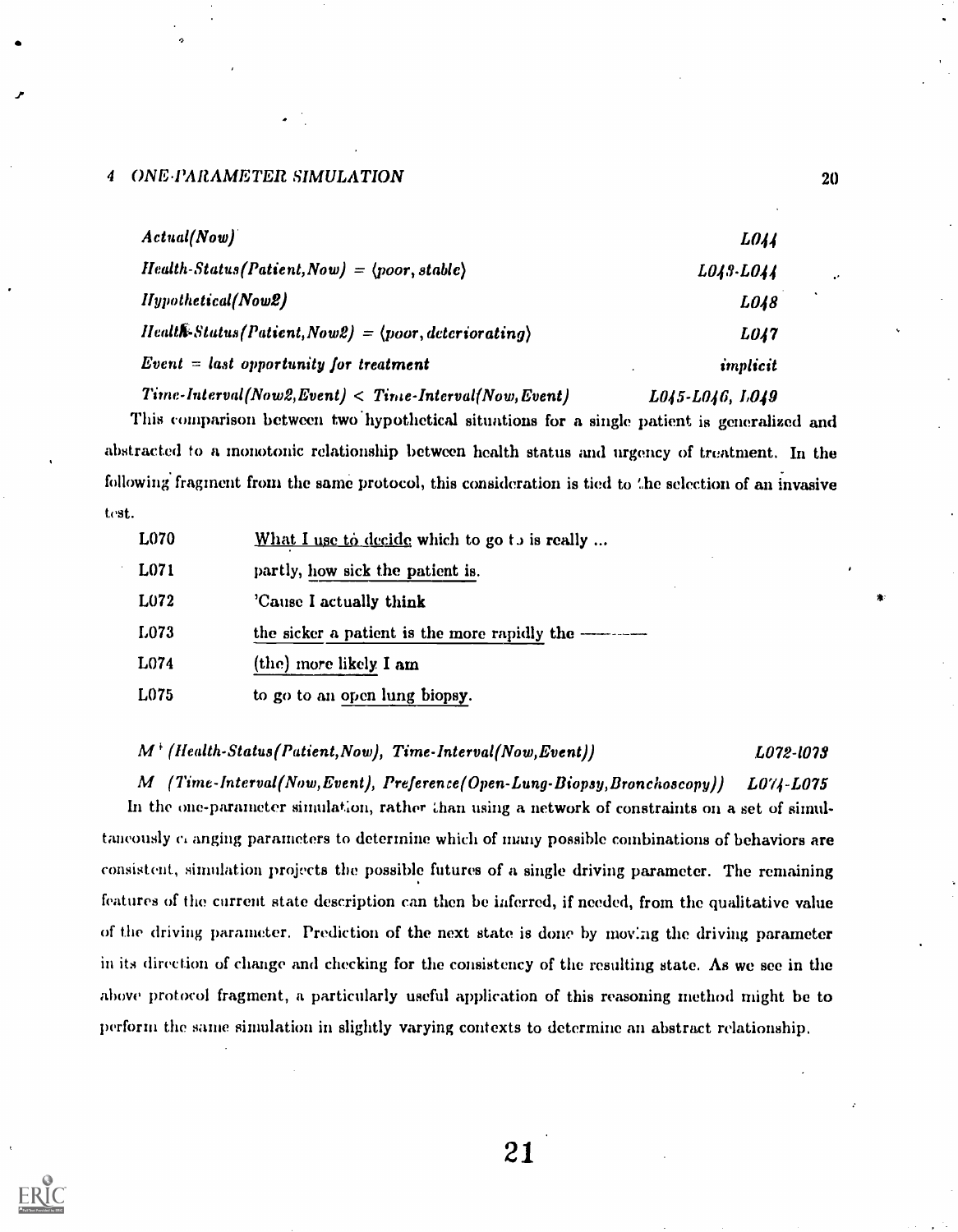

.Figure 6: One-Parameter Simulation of the U-Tube

## 4.1 U-Tube Example

In the one-parameter simulation, the U-tube has the same structural description as for qualitative simulation (figure 3), but the structure is used only for propagation to fill out the current state description. Prediction of the next state is done by focusing on a single parameter, changing it as desired, and propagating to fill out the state.

In Figure 6, the top box is the initial state description, derived from the assumption that  $level(A) = level(B)$ . The first causal link (4) corresponds to adding water to tank A, so that

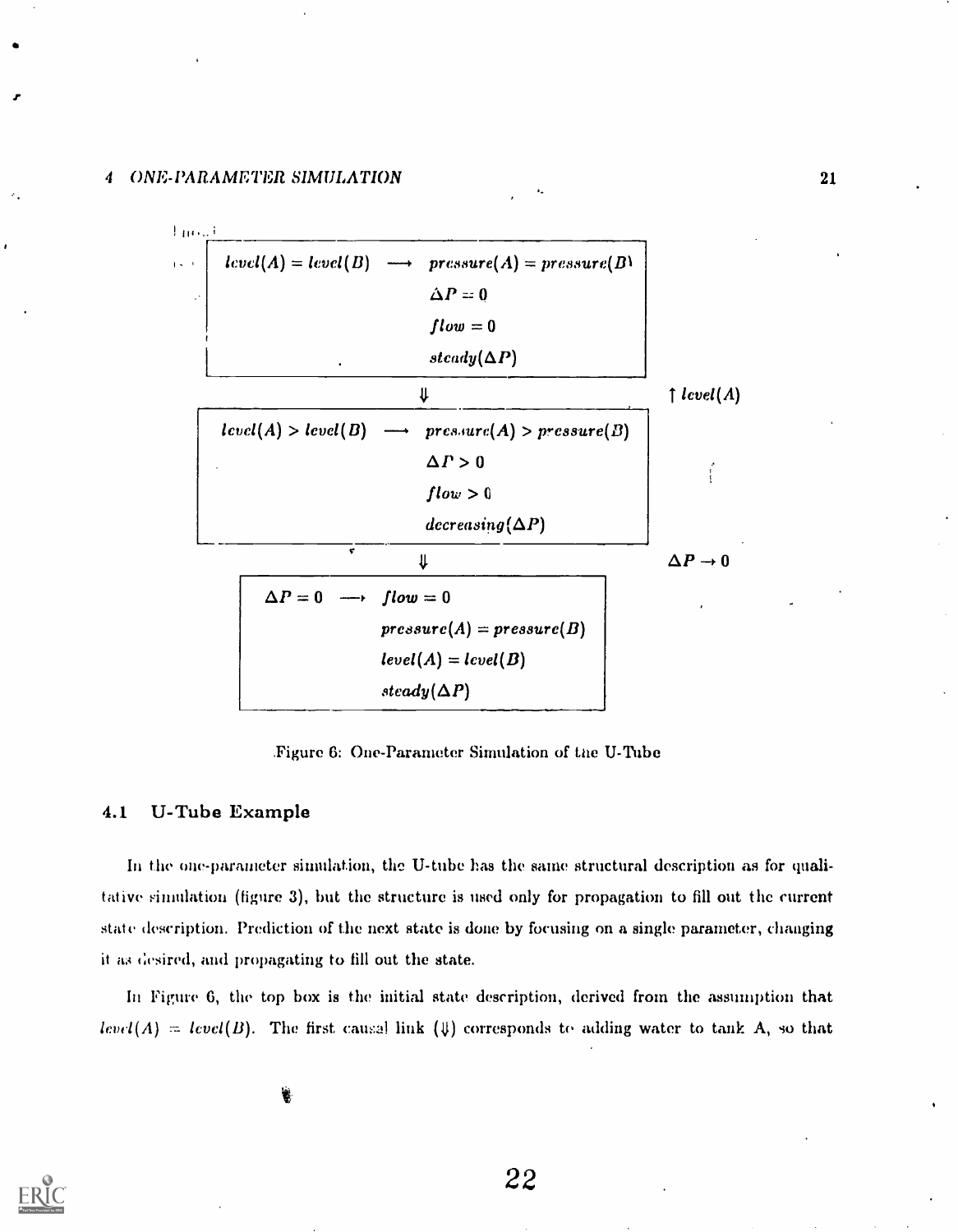## 4 (ONE-PARAMETER SIMULATION 22

 $level(A)$  is increased; the remaining aspects of the state description follow by propagation. The second link caresponds to the selection of  $\Delta P$  as driving parameter, moving to the limiting value 0. Other select ions of driving parameter would have produced the same result.

Since the prediction phase focuses on a single parameter and does not wetch the simultaneous evolution of all parameters, it does not conclude whether  $level(A)$  in the final state is greater or less than  $level(A)$  in the initial state. This demonstrates a trade-off between the amount of information deduced, and the robustness and comput. Tonal cost of the algorithm.

## 4.2 Critique

The one-parameter simulation is not as powerful as the full qualitative simulation, since it do( s not, capture interactions among parameters. It is not straight-forward for the one-parameter simulation to conclude, for example, that a new equilibrium point exists between two landmark values previously believed to be adjacent.

However, because it focuses attention on a single changing parameter, it is computationally simpler. Furthermore, based on preliminary study, it does correspond well with parts of the verbatim protocol that have not matched the qualitative simulation algorithm. It also appears to match certain less formal observations of physicians' behavior and explanations collected by Harry Pople [personal communication, 1083] in a review of open problems inspired by his research on the Int ernist/Cadeuceus system.

Both the computational and the empirical implications of the one-parameter simulation require considerable further study. Based on the examples we have collected that suggest the existence and properties of one-parameter simulation, a more systematic analysis of protocols is needed to establish those properties more clearly. We have also designed and are beginning to implement a working version of the one-parameter simulation.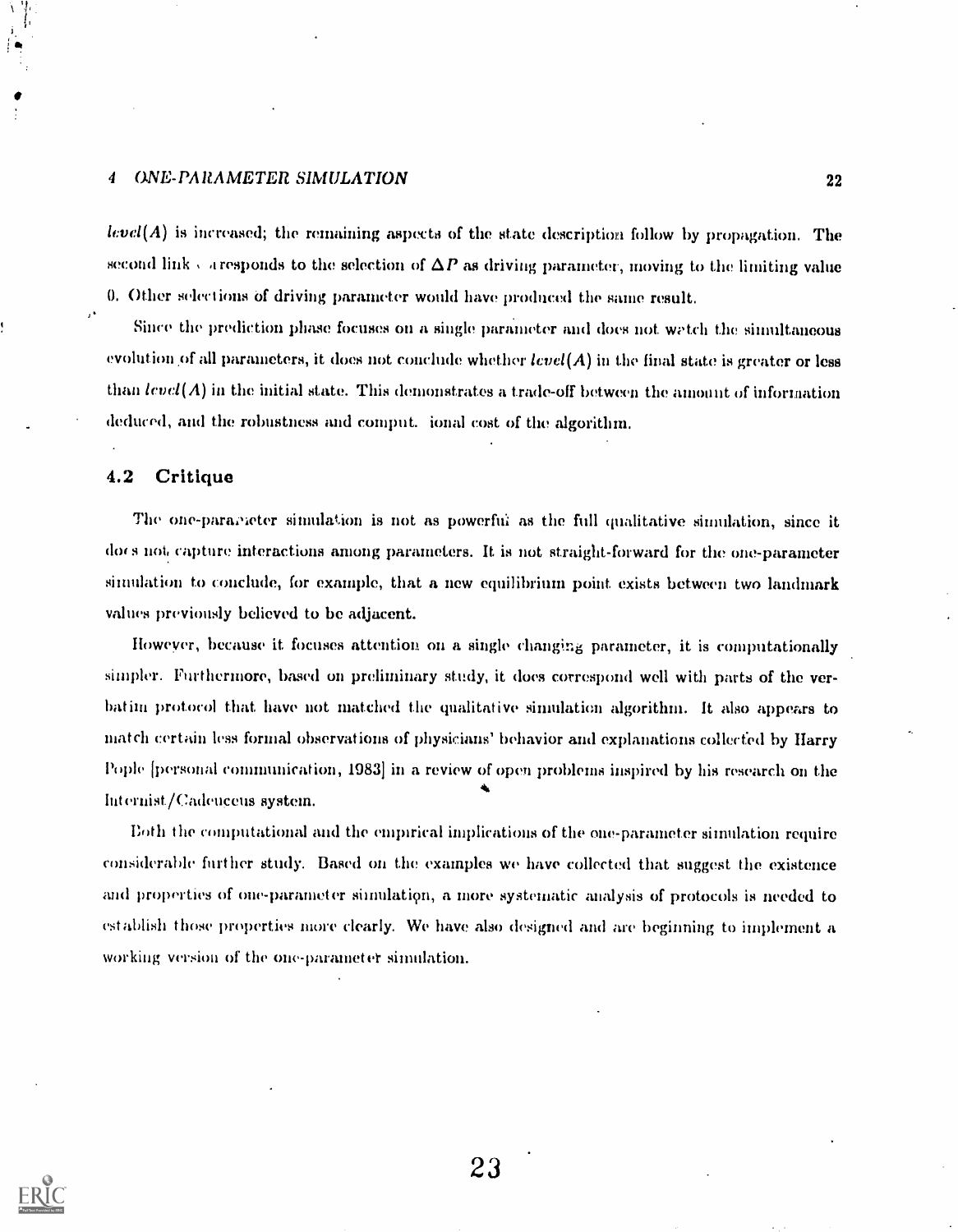#### <sup>5</sup> DISCUSSION 23

## 5 Discussion

#### 复

These examples illustrate three distinct types of causal reasoning and explanation that can be identified in verbatim transcripts. The underlying conceptual frameworks for the causal link representation and the qualitative simulation representation are almost completely distinct. The third type, however, suggests that they represent the poles of a spectrum of representations, across which the advantages and disadvantages of the two approaches are combined in various proportions. Thus, when we look at human behavior and hope to determine the reasoning technique in a certain area, We are likely to find, as in these examples, that a variety of techniques are used opportunistically.

Ş

The methods we have used for collection and analysis of verbal protocols are much more thoroughly discussed elsewhere [Ericsson and Simon, 1980; Kassirer, Kuipers, and Gorry, 1982; Kuipers and Kassirer, 1984]. The examples used here are from "thinking aloud" interviews where physicians presented with cases in small packets, and encouraged in non-directive ways to think aloud while analyzing the case. A fragment of protocol is likely to provide better insights into the problem-solving frocess if it represents a point where the subject is clearly in the midst of solving the prehwm. A summarized conclusion is often in such a conventional form as to hide any traces of the actual problem-solving process. Although we interview physicians at several levels of expertise, we have generally found it more fruitful to study those at a "journeyman" level of expertise (e.g. second or third-year residents), than the "masters" who can leap directly from the problem to a correct answer.

The analysis takes place in two stages. First, we find a underlying domain of conceptual objects correspoi,iing to all of the referring phrases found in a protocol fragment.. Second, we attempt to devise a knowledge representation and inference process corresponding to the nature and order of the assertions we see in the fragment. Both the referring phrase analysis and the assertional analysis are "analysis by synthesis" processes drawing heavily on the analyst's familiarity with a

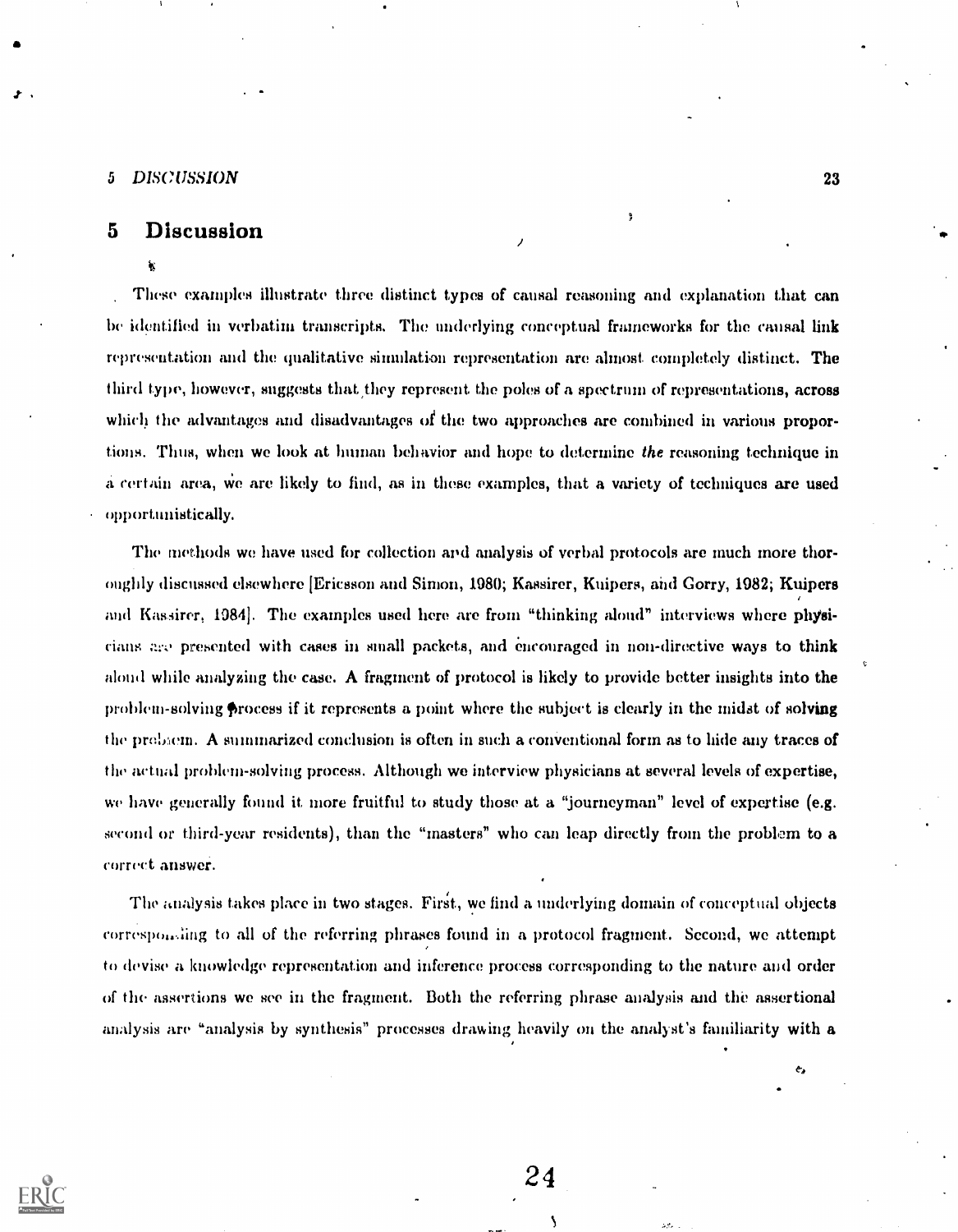## 5 DISCUSSION 4 24

range of knowledge representations and formal inference strategies. Therefore, although this type of analysi, very fruitful in suggesting knowledge-representation structures and their properties, it is dependent both on the state of theoretical work on knowledge representations and on the G. individual analyst.

Although care can be taken to avoid many known methodological pitfalls, at the current state of the cognitive sciences, there is tiways the problem of the observer being unable to recognize a phenomenon which is not expressible in his or her conceptual vocabulary. The benefit to the cognitive scientist of familiarity with knowledge representation research lu artificial intelligence is just that: it provides a larger vocabulary of concepts with which to look at the cognitive world.

I offer these observations as a designer of knowledge representations with a reading knowledge of cognitive psychology, feeling that we AI researchers can use direction from psychologists about the actual nature of the knowledge we are trying to express, and that psychologists can benefit from familiarity with the range of representational tools we have available.

25

♦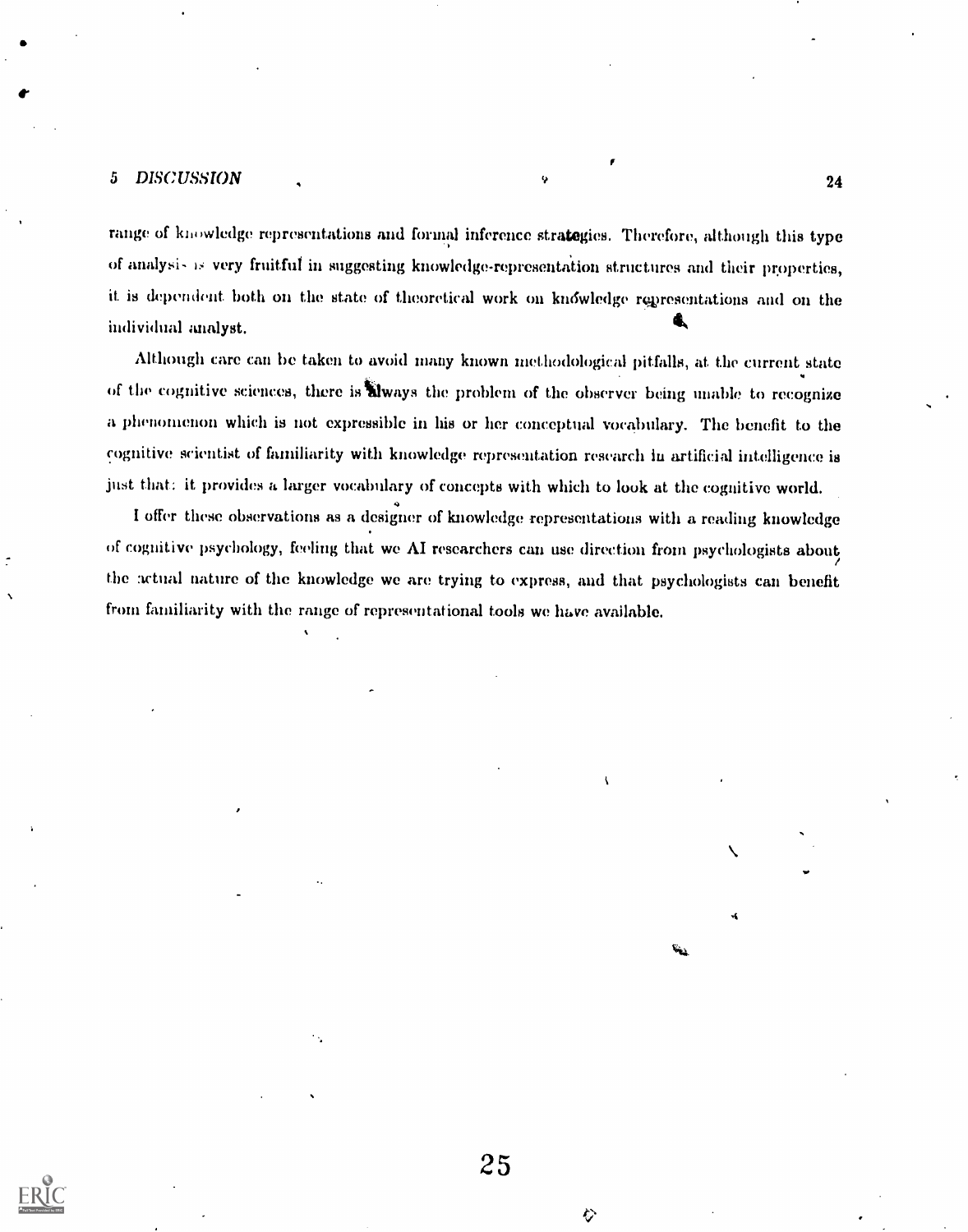#### 6 /REFERENCES <sup>25</sup>

## 6 References

Artificial Intelligence Journal, Special volume on Qualitative Reasoning about Physical Systems. Artificial Intelligence 24: 1-491. Also published as D. G. Bobrow (Ed.), Qualitative Reasoning about Physical Systems. New York: North-Holland, 1084.

.1. de Meer. 1977. Multiple representations of knowledge in a mechanics problem-solver. Proceedings of the Fifth International Joint Conference on Artificial Intelligence.

J. de Kteer and J. S. Brown. 1984. A qualitative physics based on confluences. Artificial Intelligence, 24: 7-83. .

K. A. Ericsson and II. A. Simon. 1980. Verbal reports as data. Psychological Review, 87, 215-251.

K. D. Forbus. 1985. Qualitative process theory. Artificial Intelligence, 24: 85-168.

D. Geuther and A. Stevens, (Eds.). 1983. Mental Models. Hillsdale, NJ: Erlbaum.

J. P. Kassirer, B. J. Kuipers, and G. A. Gorry. 1982. Toward a theory of clinical.expertise. The American Journal of Medicine 73: 251-259.

B. J. Kuipers..1984. Commonsense reasoning about causality: deriving behavior from structure. Artificial Intelligence, 24: 169-203.

B. J. Kuipers. 1985. Qualitative simulation of mechanisms. MIT Laboratory for Computer Science TM-274. Submitted for publication.

13. J. Kuipers and J. P. Kassirer. 1984. Causal reasoning in medicine: analysis of a protocol. Cognitive Science 8: 363-385.

.1. McCarthy and P. J. Hayes. 1969. Some philosophical problems from the standpoint of artificial intelligence. In B. Meltzer and D. Michie (Eds.), Machine Intelligence 4. Edinburgh: Edinburgh University Press, 1969.

M. McCloskey, A. Caraniazza, & B. Green. 1980. Curvilinear motion in the absence of external forces: naive beliefs about the motion of objects. Science 210: 1139-1141.

 $\cal C$